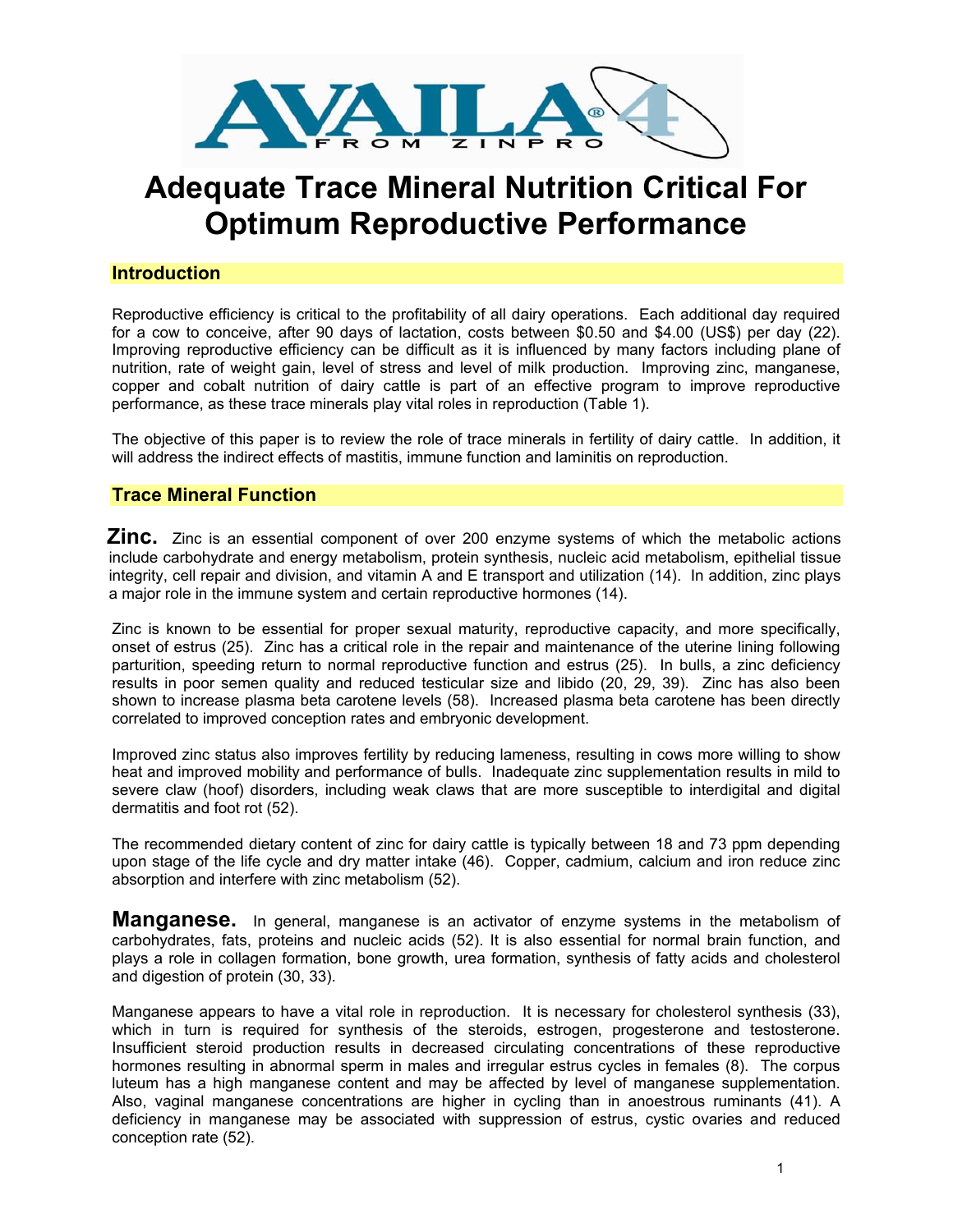|  |  | Table 1. Impact of Trace Mineral Deficiency on Ruminant Reproduction |
|--|--|----------------------------------------------------------------------|
|  |  |                                                                      |

| <b>Minerals</b>  | <b>DIRECT</b>                                                                                                                                                                                                                                                                   | <b>INDIRECT</b>                                                                                                                                                                                                           |
|------------------|---------------------------------------------------------------------------------------------------------------------------------------------------------------------------------------------------------------------------------------------------------------------------------|---------------------------------------------------------------------------------------------------------------------------------------------------------------------------------------------------------------------------|
| <b>Zinc</b>      | -reduced conception rate<br>atrophy in male reproductive tissue and<br>glands<br>- increase in retained placentas<br>inhibition of spermatozoa maturation                                                                                                                       | mild to severe claw (hoof) problems<br>suboptimal skeletal growth and weight<br>gain<br>poor feed utilization and efficiency<br>low quality milk and high somatic cell<br>count<br>slow wound healing and rough hair coat |
| <b>Manganese</b> | - suppression of estrus or silent heats<br>inhibited male libido and reduction of<br>spermatozoa<br>delayed ovulation<br>increased incidence of abortion<br>delayed opening of the vaginal orifice<br>light birth weights with infant mortality<br>reduction of conception rate | poor skeletal development<br>weak and poor condition of legs and<br>joints                                                                                                                                                |
| Copper           | inhibited conception<br>early embryonic death<br>increase in retained placentas<br>subestrus<br>necrosis of the placenta<br>central nervous system abnormalities in the<br>offspring                                                                                            | retarded growth<br>poor haircoat, reddish in color<br>skeletal changes<br>anemia                                                                                                                                          |
| <b>Cobalt</b>    | - reduced fertility<br>increased calf mortality<br>depressed milk and colostrum yield and<br>quality                                                                                                                                                                            | depressed appetite<br>poor fiber digestion<br>weight loss<br>- poor growth                                                                                                                                                |
| <b>Selenium</b>  | decreased fetal development and early calf<br>mortality<br>decreased milk and colostrum quality and<br>volume<br>decreased spermatogenesis<br>embryonic degeneration and fetal resorption<br>retained placentas and poor uterine<br>involution                                  | decreased mobility with claw (hoof)<br>problems<br>reduced vitamin E metabolism and<br>immune status<br>poor conception<br>poor growth and hair coat                                                                      |

The manganese requirement of weaned dairy cattle typically ranges between 13 and 22 ppm depending upon stage of the life cycle and dry matter intake (46). Levels of manganese considered adequate for growth in ruminants have been known to be associated with anoestrous, subestrus and reduced conception rates (17). By feeding manganese at increased levels, researchers have been able to minimize these problems. Dietary excesses of calcium and potassium increase manganese requirements due to increased fecal losses (41). Iron, magnesium, phosphorus and cobalt also reduce the availability of manganese (52).

**Copper.** Copper is a necessary component of a number of enzymes including superoxide dismutase, lysyl oxidase and thiol oxidase (15, 51). These enzymes function to eliminate free radicals that increase tissue susceptibility to bacterial infections, increase structural strength and elasticity of connective tissues and blood vessels and increase strength of horn such as in the claw (hoof), minimizing lameness (15, 51).

Reproductive problems that relate to copper deficiency manifest themselves in inhibited conception even though estrus may be normal. Symptoms of a copper deficiency include early embryonic deaths,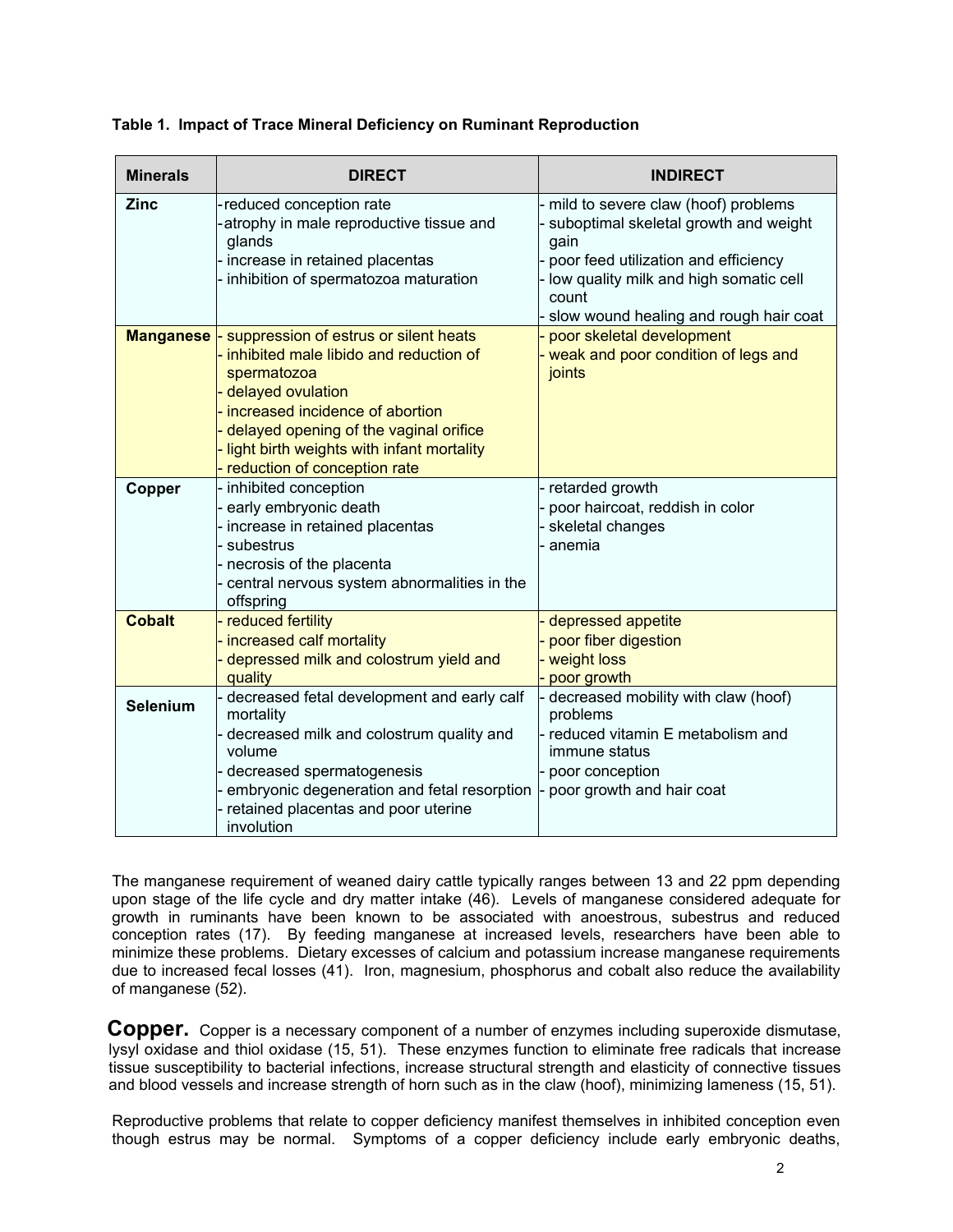resorption of the embryo, increased retained placentas and necrosis of the placenta (41, 52). Weak and silent heats have been reported. Kappel et al. (32) reported dairy cows with higher serum copper levels had significantly less days to first service, fewer services per conception and fewer days open. Proper copper supplementation of the sire is needed for production of quality semen (52).

The copper requirement of dairy cattle typically ranges between 9 and 16 ppm, depending upon stage of the life cycle and dry matter intake (46). However, copper's availability is greatly diminished by sulfur and molybdenum as they form insoluble complexes in the rumen that render copper unavailable to the animal (51). Zinc and iron also reduce the availability of copper to the animal (52). Montana State research (66) indicates that supplementing zinc and copper in a ratio between 3 and 5:1 results in the best utilization of dietary copper. Producers utilizing by-products (i.e. corn gluten products, etc.) need to be aware of possible antagonists and adjust their copper levels appropriately.

**Cobalt.** Cobalt is needed for proper vitamin  $B_{12}$  synthesis. Maintaining adequate vitamin  $B_{12}$  status benefits both the dam and offspring. When adequate, sufficient amounts of vitamin  $B_{12}$  cross the placenta and are present in colostrum (41). Milk, and colostrum in particular, contain high levels of vitamin  $B_{12}$ . Consequently, lactation depletes cobalt and vitamin  $B_{12}$ . Vitamin  $B_{12}$  is required for the conversion of propionate to glucose and for folic acid metabolism (30).

Depletion of cobalt and vitamin  $B_{12}$  at parturition causes depressed milk production and colostrum yield and quality (52). Reduced fertility and sub-optimal conditioning of the offspring are noted in a cobalt deficiency. Inadequate cobalt levels in the diet have been correlated with increased early calf mortality (52). A cobalt deficiency ultimately results in a vitamin  $B_{12}$  deficiency.

Research has also shown that ketosis may be partially alleviated with cobalt. Dairy cows will respond to proper additions of cobalt to the diet with decreased occurrence of ketosis. In general, ruminants will tend to respond with better appetites and improved fiber digestion. These improvements appear to be enhanced during periods of reduced feed intake due to heat stress, poor fiber quality and by-product feeding.

The required dietary content of cobalt for dairy is 0.11 ppm (46). Manganese, zinc, iodine and monensin may reduce cobalt availability (52).

**Iodine.** Iodine is required for the synthesis of the thyroid hormone, thyroxin, which regulates the rate of metabolism (46). Prior to regulation of the feeding rate of ethylenediamine dihydriodide (EDDI), many producers fed iodine compounds to cattle in excess of the nutritional requirement to prevent foot rot (40).

Signs of a subclinical iodine deficiency in breeding females include suppressed estrus, abortions, stillbirths, increased frequency of retained placentas and extended gestation periods (28, 52). Calves born to cows that are marginally deficient in iodine are weak and may be hairless (52). Furthermore, animals that have a subclinical iodine deficiency will also have increased incidence of foot rot and respiratory disease due to suppressed immune responses (52). One notable characteristic of a clinical iodine deficiency is an enlargement of the thyroid gland, often termed a goiter (28).

The iodine requirement for dairy cattle typically ranges between 0.27 and 0.88 ppm (46). Soybean, rapeseed and canola increase the iodine requirement of the animal as they contain goitrogenic compounds that reduce the availability of iodine (52). High dietary nitrate also inhibits uptake of iodine by the animal (52).

**Iron.** Iron is a necessary component of hemoglobin and myoglobin for oxygen transport and cellular use (30). An iron deficiency is rare in adult cattle, but calves are frequently iron deficient, especially if fed milk replacer containing no supplemental iron or whole milk for extended periods of time (46).

Iron supplementation is usually not needed in ruminant diets due to the high iron content of many feedstuffs and soil contamination of many feedstuffs that are ingested by cattle. Cadmium, cobalt, copper, manganese, phosphorus and zinc all reduce absorption and utilization of iron by cattle (52). Excess iron increases the risk of infection because it enhances bacterial growth (19). The iron requirement for weaned dairy cattle typically range between 13 and 43 ppm (46).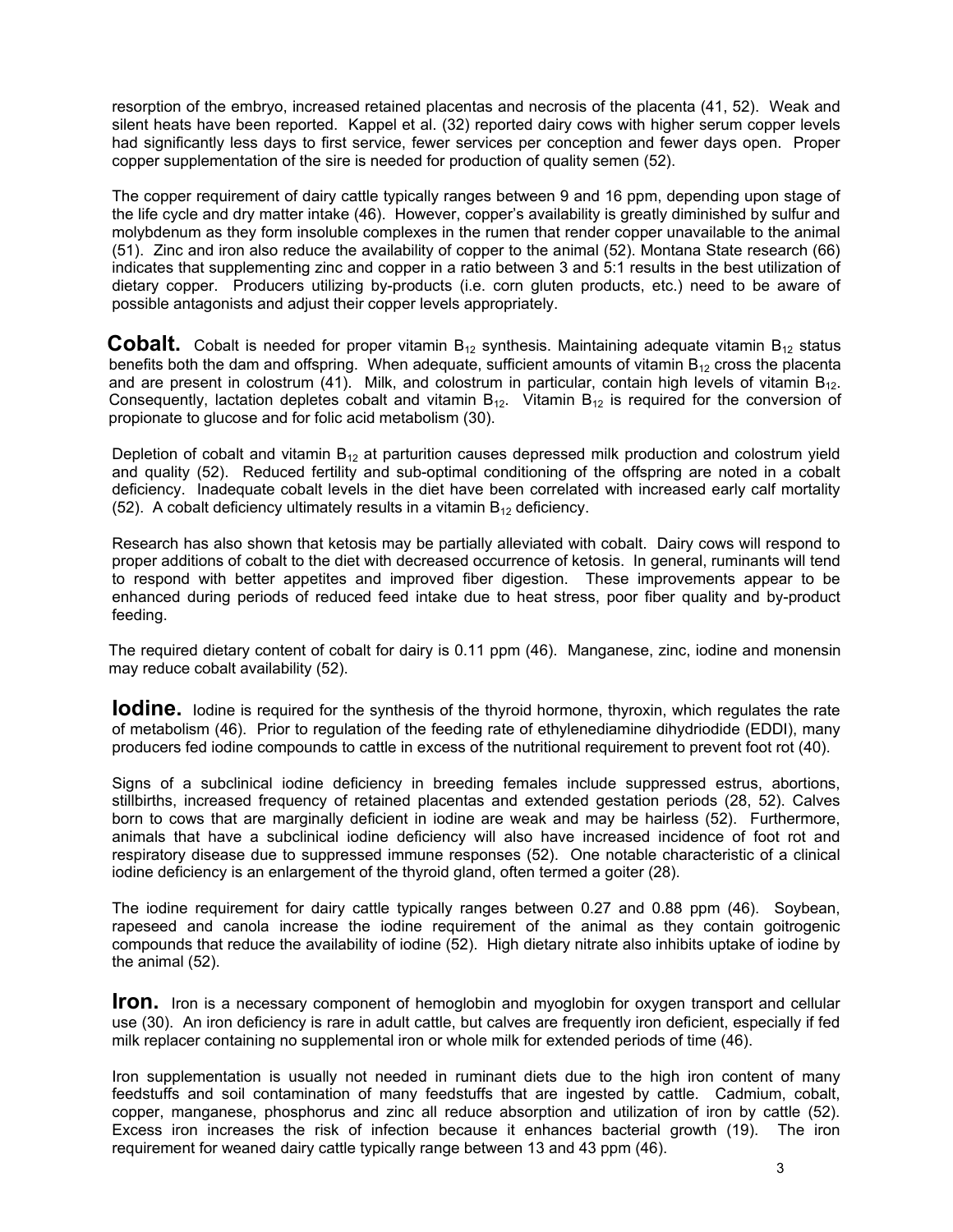**Chromium.** Chromium potentiates insulin action, resulting in increased uptake of glucose and amino acids by cells in the body (57). A chromium deficiency in lactating cows may result in increased incidence of ketosis and decreased milk production (52). Improved energy balance in early lactation may improve reproduction.

**Selenium.** Prior to 1957, the nutritional significance of selenium was related to its toxicity (41). Today, selenium is recognized as an essential element that defends the body against oxidative stress.

Marginally selenium deficient animals will abort, or calves will be weak and unable to stand or suckle (52). Research indicates that selenium supplementation reduces the incidence of retained placentas, cystic ovaries, mastitis and metritis (52). In addition, cattle that maintain adequate blood selenium levels have reduced incidence of abortions, stillbirths and periparturient recumbency. (41, 52). Compromised selenium status has also been associated with poor uterine involution, and weak or silent heats. In males, selenium supplementation has been shown to increase semen quality (52).

Symptoms of a chronic selenium toxicity include lameness, sore feet, deformed claws and loss of hair from the tail (52). In pregnant animals, selenium toxicity will produce abortions, stillborns and weak and lethargic calves as selenium accumulates in the fetus at the expense of the cow (52).

Cadmium, copper, mercury, lead, zinc and sulfur can induce a selenium deficiency (52). Dietary calcium levels greater than 0.8% reduce selenium absorption (52). The selenium requirement of dairy cattle is 0.3 ppm (46).

#### **Inorganic Trace Minerals vs. Complexed Trace Minerals**

As noted above, the bioavailability of trace minerals fed to dairy cattle is dependent not only upon the source of trace minerals but also upon amounts of other trace and macro minerals in the diet. Elements such as calcium, iron and sulfur can reduce the availability of trace minerals. Some minerals compete for absorption or form insoluble complexes in the rumen and intestine rendering the trace mineral unavailable to the animal.

Attempting to increase trace mineral status of the animal by feeding higher levels of inorganic trace minerals may decrease the availability of other trace minerals in the diet, increase the toxicity risk, and increase excretion of those trace minerals into the environment. Furthermore, trace mineral content of animal waste is becoming a concern and could potentially be regulated in the future. Thus interest has increased in feeding complexed trace minerals to increase trace mineral status and animal performance.

## **Direct Effects of Complexed Trace Minerals on Reproduction**

Research has shown that improving zinc status by feeding *complexed zinc* improves reproduction. Research conducted at the University of Tennessee (9) indicated that feeding an additional 800 mg of zinc (400 mg from Zinpro *complexed zinc* and 400 mg from zinc sulfate) to late gestation cows, which were already receiving a diet containing 100 ppm of zinc, resulted in better reproductive performance postcalving. Cows fed the additional zinc prepartum had fewer days to first estrus, less udder edema when cows were fed diets high in iron and tended to have fewer days to first service. Graham et al. (24) found that feeding additional zinc in the form of *complexed zinc* improved health status of dairy cows. Incidence of mastitis, stillborns, spontaneous abortions and lameness were reduced in cows supplemented with Zinpro *complexed zinc* (Table 2).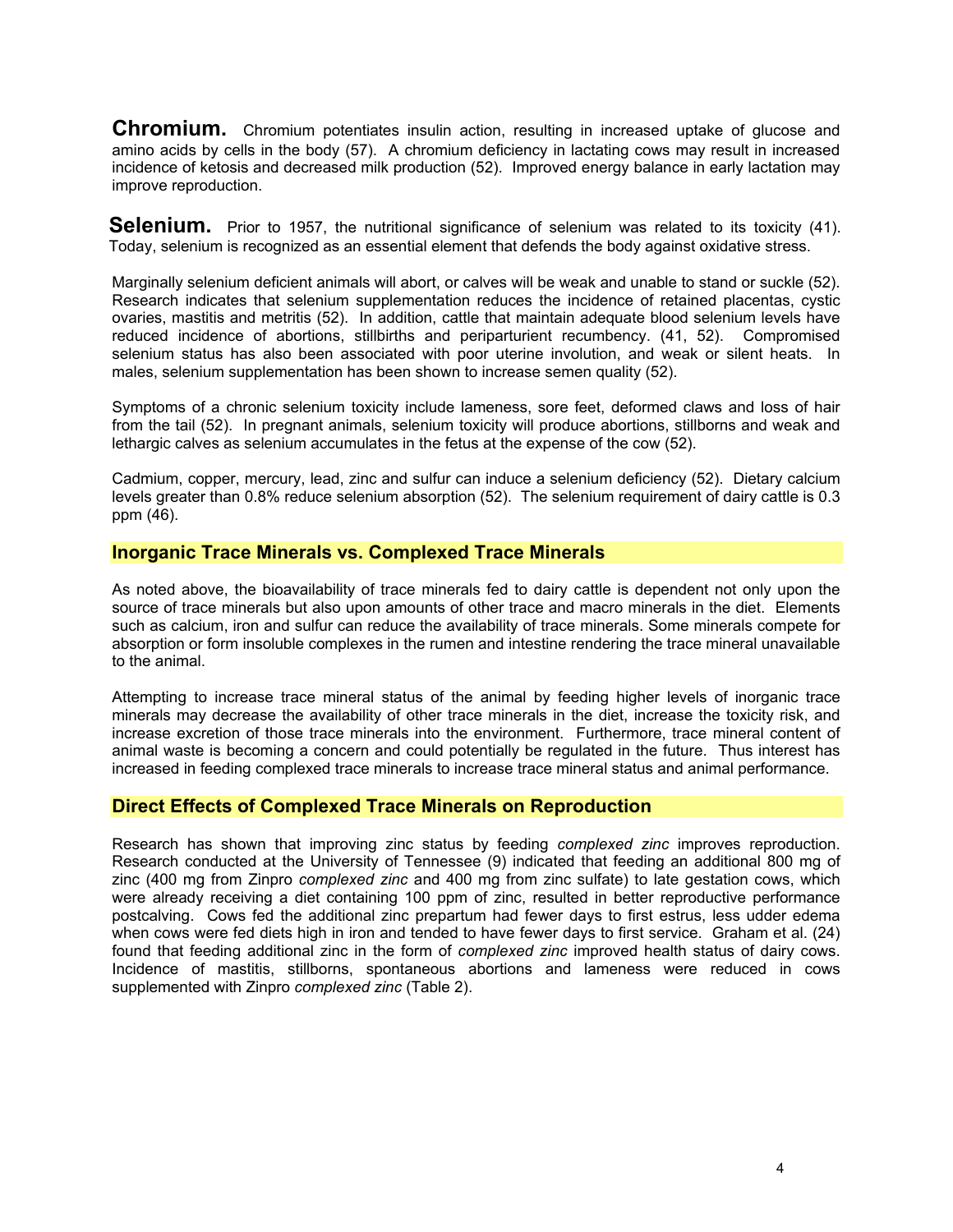#### **Table 2. Effect of Zinc Supplementation on Estimated Risk For Abortion and Other Disorders (24)**

| <b>Disease/Event Category</b> | Odds Ratio <sup>a</sup> of Control <sup>b</sup> Cows Being More Likely to<br>Have the Disorder vs. Cows Fed Complexed Zinc <sup>c</sup> |  |
|-------------------------------|-----------------------------------------------------------------------------------------------------------------------------------------|--|
| <b>Mastitis</b>               | 1.67 x more likely                                                                                                                      |  |
| <b>Calf Deaths at Birth</b>   | 2.32 x more likely                                                                                                                      |  |
| <b>Culled</b>                 | 1.29 x more likely                                                                                                                      |  |
| <b>Abortions</b>              | 2.30 x more likely                                                                                                                      |  |
| Lameness                      | 2.10 x more likely                                                                                                                      |  |

<sup>a</sup> Cross product ratio indicating likelihood of having the problem b Control = methionine c ZINPRO<sup>®</sup> zinc methionine

Spears (59) reported that beef cows supplemented with *complexed zinc and manganes*e rather than zinc and manganese oxide had a 15.7% improvement in pregnancy rate when artificially inseminated (Table 3). At the end of the 80 day breeding period that included first AI, then natural bull service, there were 3.1% more cows pregnant in the Zinpro *complexed zinc and manganese* group than in the zinc and manganese oxide group. Spears noted that if the goal is to reduce days open and maintain maximum economic potential, then feeding more bioavailable trace mineral sources needs to be a management consideration (59).

|  | Table 3. Effect of Zinc and Manganese Source on Pregnancy Rate of Cows Bred AI (59) |  |  |  |
|--|-------------------------------------------------------------------------------------|--|--|--|
|--|-------------------------------------------------------------------------------------|--|--|--|

|                        | Cows/<br><b>Treatment</b> | ZnO,<br><b>MnO</b> | Complexed Zn <sup>a</sup><br>Complexed Mn <sup>b</sup> | $\%$<br>Improvement |
|------------------------|---------------------------|--------------------|--------------------------------------------------------|---------------------|
| Al Period - 45 Days    |                           |                    |                                                        |                     |
| Year 1                 | 22                        | 61.9               | 52.9                                                   |                     |
| Year <sub>2</sub>      | 20                        | 52.9               | 73.9                                                   |                     |
| Average                |                           | 57.4               | 65.9                                                   | 14.8                |
| Year <sub>3</sub>      | 27                        | 55.5               | 65.4                                                   |                     |
| <b>Overall Average</b> |                           | 56.8               | 65.7                                                   | 15.7                |

<sup>a</sup> ZINPRO<sup>®</sup> zinc methionine<br><sup>b</sup> MANPRO<sup>®</sup> manganese methionine

In another study at North Carolina State, replacing inorganic trace minerals with Zinpro *complexes* has been shown to improve uterine health (53). Feeding cows *complexed zinc, copper and cobalt*, both before and after calving reduced incidences of uterine infections by 54.2% (53).

A study conducted at the University of Tennessee indicates that feeding a combination of Zinpro *complexed zinc, manganese, copper and cobalt* three weeks precalving numerically reduced incidence of retained placentas by almost 38% (61). If the cows did retain the placenta, *complexes* supplemented precalving helped alleviate the negative effect retained placentas have on cows returning to normal ovarian function as evidenced in the reduction in days to first estrus, days to first luteal activity and days open (61). Similar results were observed in another study in which feeding *complexes* prior to calving reduced incidence of retained placentas, cystic ovaries and mastitis/metritis (49).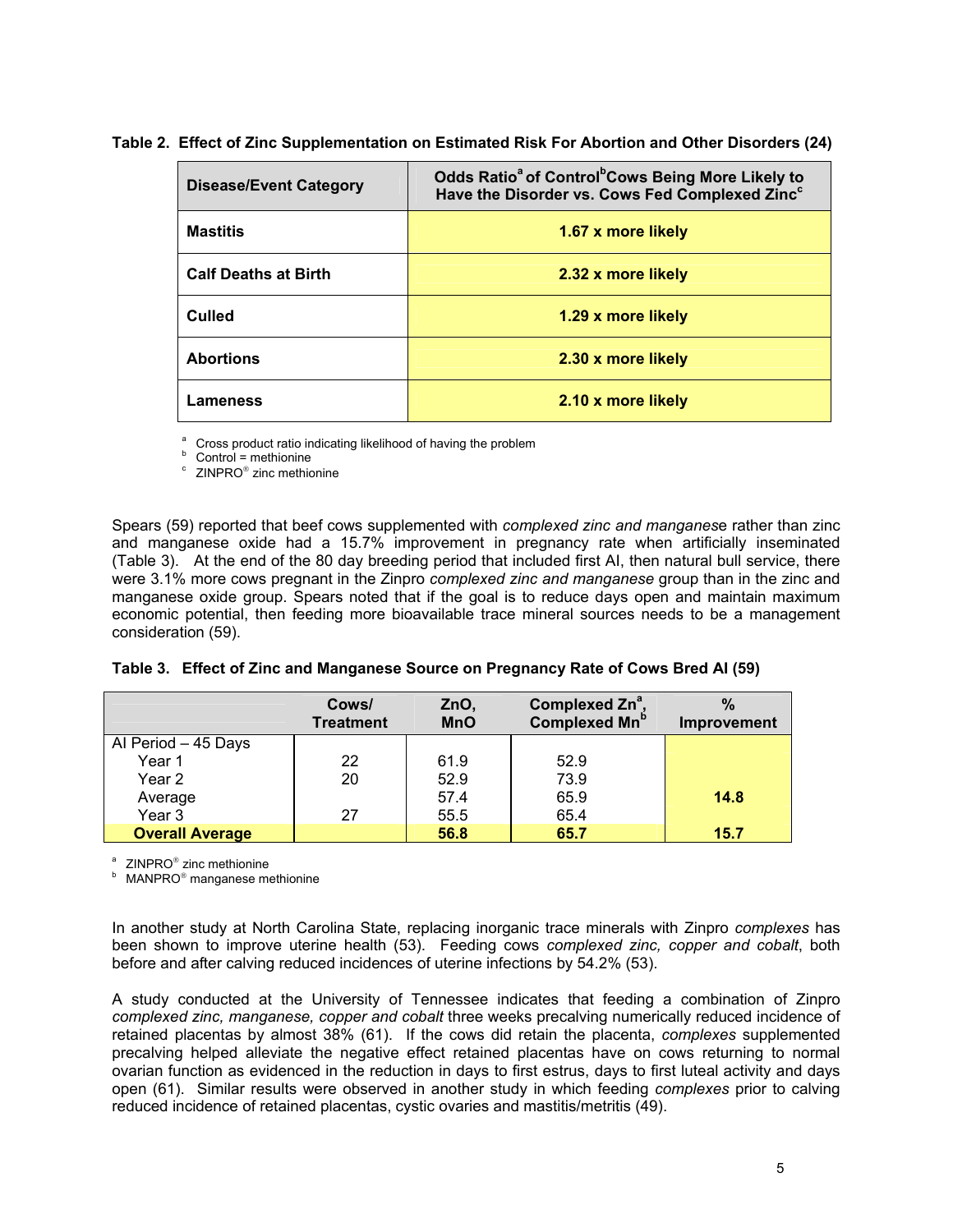Research at the University of Tennessee also indicates that feeding a combination of Zinpro *complexes* in the postcalving period also helps alleviate the negative effects retained placentas have on reproduction (10). Small numeric responses on reproduction were observed when cows that did not retain the placenta were fed *complexes*. However, when placentas were retained, cows fed *complexes* showed estrus 37 days sooner, first luteal activity 11.8 days earlier and first corpus luteum 5.4 days earlier than cows that did not receive *complexes* (10). Overall, feeding Zinpro *complexes* reduced days to first estrus. Results from these studies indicate that cows fed *complexed* trace minerals were better able to respond to stress such as retained placentas, as evidenced by the quicker return to normal ovarian activity.

In a summary of 11 separate studies, feeding Zinpro *complexes* reduced days open by 23 days (Figure 1) and reduced services per conception by 0.3 services (2, 10, 35, 36, 37, 49, 62, 63). It should be noted that the control diets fed in most of these studies exceeded NRC requirements (46) for these trace minerals, in some cases by several-fold.

#### **Figure 1.**



# **RESPONSE TO FEEDING ZINPRO COMPLEXESab**

- a Availa<sup>®</sup>4: Availa<sup>®</sup>Zn zinc amino acid complex, Availa<sup>®</sup>Mn manganese amino acid complex, Availa<sup>®</sup>Cu copper amino acid complex and COPRO<sup>®</sup> cobalt glucoheptonate<br><sup>b</sup> 4 Dlav<sup>®</sup> - ZINDRO® rise mathioning MANDRO® managenese mathioning CuPLEX® se
- $4$ -Plex<sup>®</sup>: : ZINPRO<sup>®</sup> zinc methionine, MANPRO<sup>®</sup> manganese methionine, CuPLEX<sup>®</sup> copper lysine and COPRO cobalt glucoheptonate
- <sup>c</sup> Diet that contained Zinpro complexes supplied an additional 360 mg Zn/hd/d, 200 mg Mn/hd/d, 125 mg Cu/hd/d and 12 or 25 mg Co/hd/d<br><sup>d</sup> Diete contained eimil
- $\degree$  Diets contained similar concentrations of Zn, Mn, Cu and Co  $\degree$  Diets cunnlied 360 mg Zn/bd/d from ZINDDO rine methioning
- Diets supplied 360 mg Zn/hd/d from ZINPRO zinc methionine
- <sup>z</sup> Treatment effect (P $\leq$ 0.01)

**High Milk Production and Reproduction Results – Miner Institute** Researchers at the Miner Institute observed a significant improvement in reproductive performance when cows were supplemented with Zinpro *complexes* vs. slightly higher level of trace minerals provided from inorganic sources (63; Figure 2). In the study, high producing cows averaging almost 45 litres/day were fed diets fortified with zinc, manganese, copper and cobalt at levels several times higher than the requirement (46). Cows fed Availa<sup>®</sup>4 had fewer days to conception and at 150 days post calving, 95% of cows fed Availa-4 were pregnant versus 61.1% of cows fed the inorganic trace mineral diet (38). Availa-4 cows also produced numerically more milk solids (protein plus fat) than control cows (63).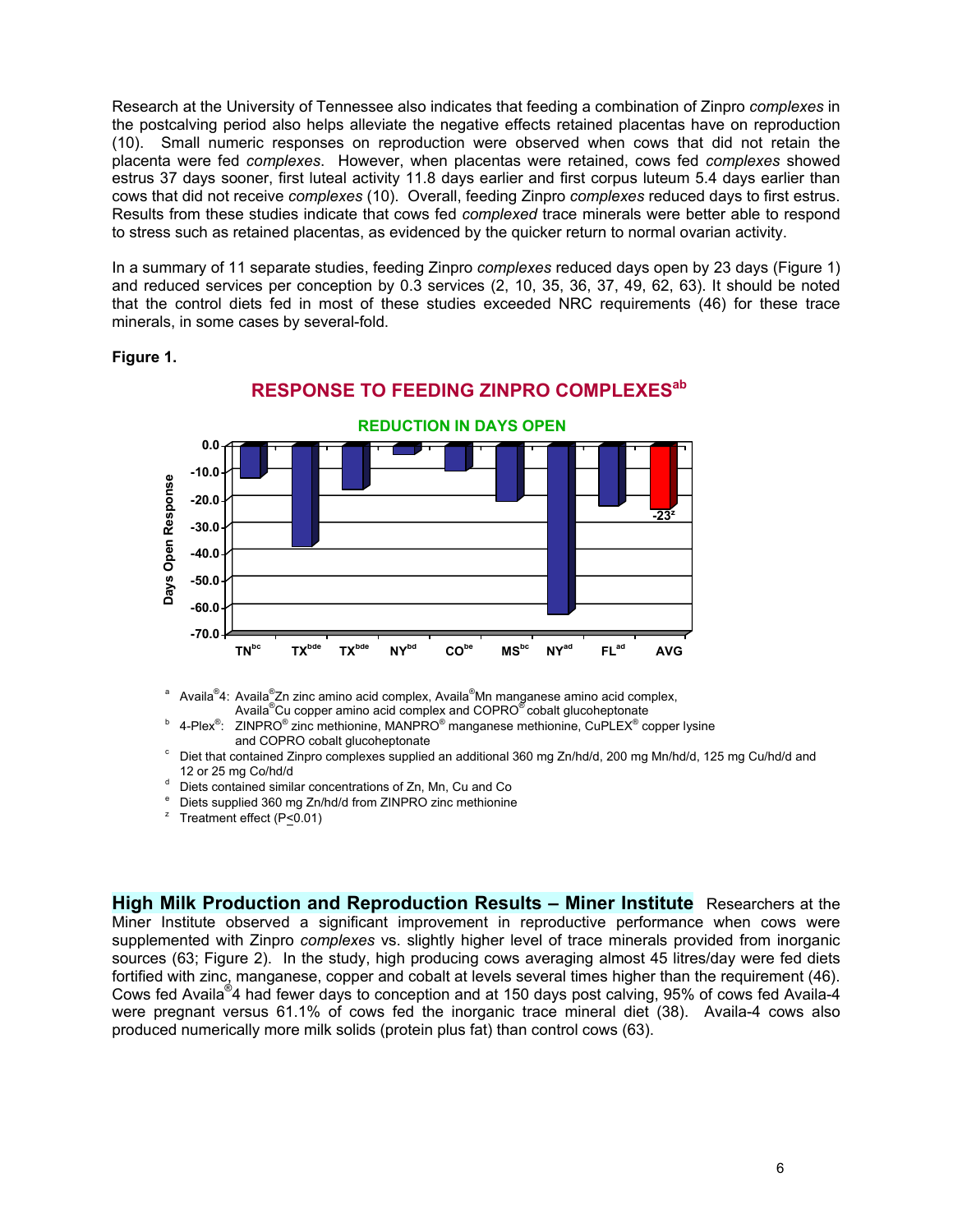



- a Availa<sup>®</sup>4: supplied per head/per day: 360 mg Zn from Availa<sup>®</sup>Zn zinc amino acid complex, 200 mg Mn from Availa® Mn manganese amino acid complex, 125 mg Cu from Availa® Cu copper amino acid complex and 12 mg Co from COPRO® cobalt glucoheptonate
- and 12 mg Co from COPRO<sup>®</sup> cobalt glucoheptonate<br><sup>b</sup> All Zn, Mn, Cu and Co supplied by inorganics, 30% from sulfates and 70% from oxides
- c  $\frac{c}{yz}$  No voluntary waiting period observed
- Means lacking a common superscript letter differ (P<0.05) Uchida et al., 2001, Anim. Feed Sci. Technol. 93(3-4):193

**Heat Stress and Reproduction Results – Florida Research** Hot and humid environments are associated with poor reproductive performance in dairy cattle. Recent research conducted in a high producing dairy herd in Florida again demonstrated that supplementation with Zinpro *complexes* improves reproductive performance even under heat stress conditions such as those found in Florida. In the study, cows fed Availa-4 produced more milk and milk solids than cows fed similar levels of inorganic trace minerals (2). In addition to higher milk production, cows fed Availa-4 tended to have a 32.8% increase in first service conception rates, 22.1% more cows pregnant by 150 days in milk, and 22 fewer days open (2; Figure 3).

**Pasture Based Dairying and Reproduction - NZ Research** High input, high milk production dairying systems demonstrate significant benefits from supplementation with Zinpro *complexes*. Recent research conducted on a pasture based dairy system in NZ confirmed that similar responses can be expected in low input dairy systems as those recorded in high input confinement systems. Cows supplemented with Availa-4 produced significantly more milk protein and fat, had less mastitis and had improved reproductive performance as indicated by less reliance on hormone therapy (CIDR) to induce estrus (26; Figure 4 and 5).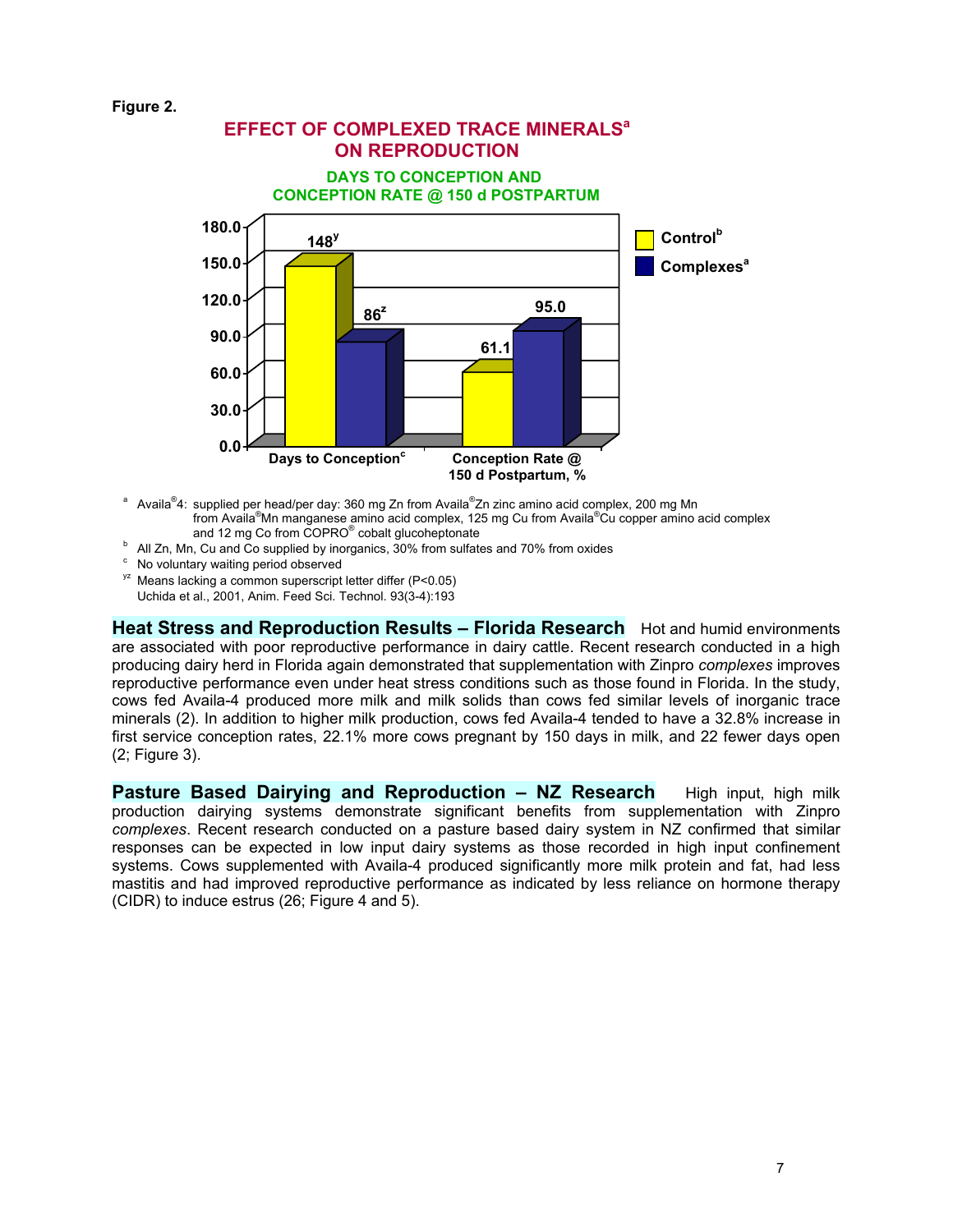



- <sup>a</sup> Availa®4: supplied per head/per day: 360 mg Zn from Availa®Zn zinc amino acid complex, 200 mg Mn from Availa® Mn manganese amino acid complex, 125 mg Cu from Availa® Cu copper amino acid complex and 12 mg Co from COPRO® cobalt glucoheptonate
- and 12 mg Co from COPRO<sup>®</sup> cobalt glucoheptonate<br><sup>b</sup> Total number of cows pregnant to first service divided by total number of cows eligible to be bred
- $\frac{y^2}{x^2}$  Within a category, means lacking a common superscript letter differ (P<0.15) Ballantine, 2001

#### **Figure 4.**



a Availa-4 was fed 45 d prior to calving through 230 d postpartum and supplied: 360 mg Zn from Availa®Zn zinc amino acid complex, 200 mg Mn from Availa®Mn manganese amino acid complex,<br>125 mg Cu from Availa®Cu copper amino acid complex and 12 mg Co from COPRO® cobalt glucoheptonate

 $<sup>yz</sup>$  Means lacking a common superscript letter differ (P<0.05)</sup>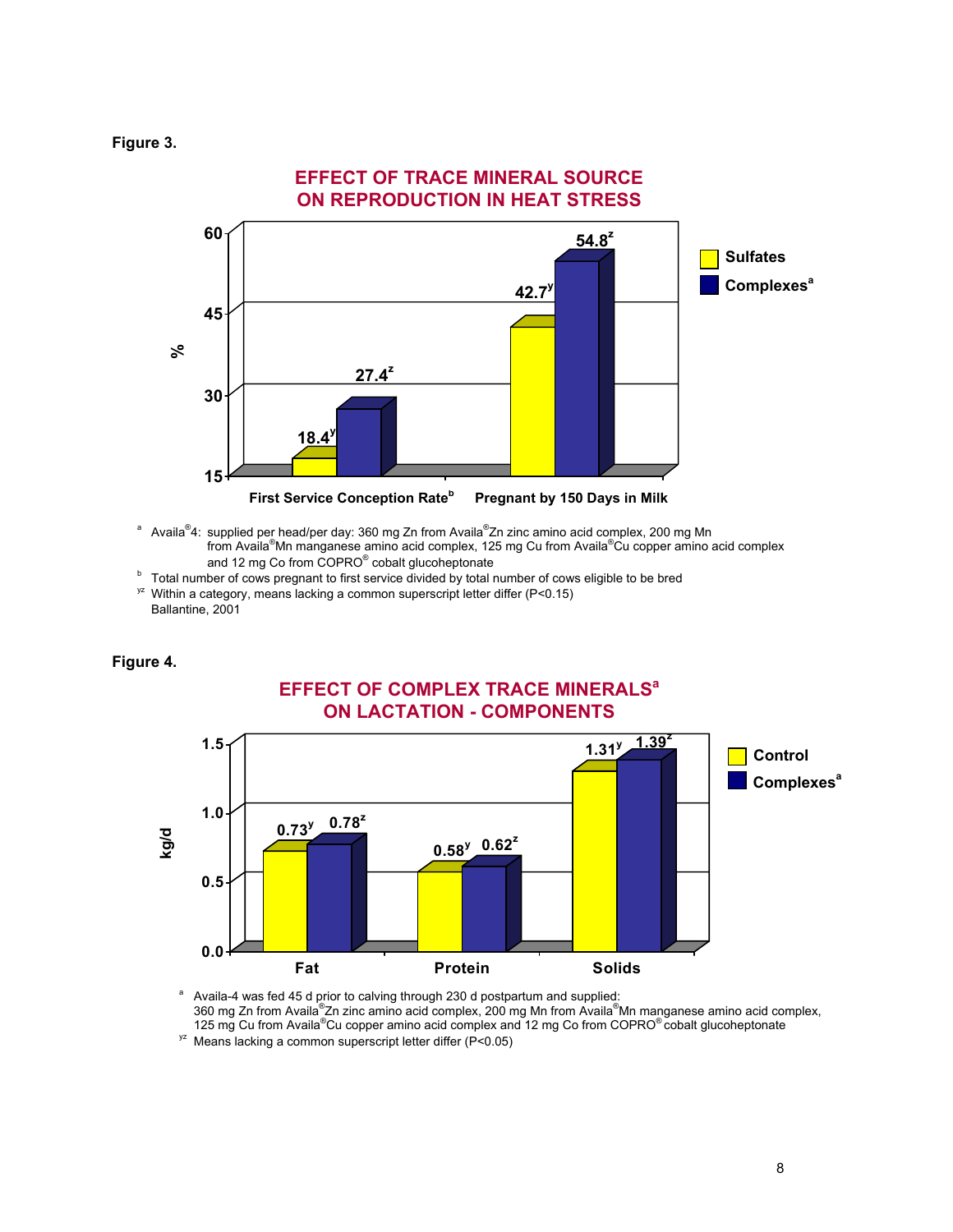**Figure 5.** 



EFFECT OF COMPLEX TRACE MINERALS<sup>a</sup> **ON REPRODUCTION AND MASTITIS** 

a Availa-4 was fed 45 d prior to calving through 230 d postpartum and supplied: 360 mg Zn from Availa®Zn zinc amino acid complex, 200 mg Mn from Availa®Mn manganese amino acid complex, 125 mg Cu from Availa®Cu copper amino acid complex and 12 mg Co from COPRO® cobalt glucoheptonate

- $\overline{p}$  Controlled internal drug releasing (progesterone secreting vaginal implant given to non-cycling cows)<br>
 Means lacking a common superscript letter differ (P<0.01)
- 
- $<sup>yz</sup>$  Means lacking a common superscript letter differ (P<0.15)</sup>

# **Reproduction and Laminitis**

Lame cows tend to have lower dry matter intake, milk production and extended days open as a result of the laminitic insult. Lameness in bulls has the potential for loss of use in two general areas (12). First, lameness results in bulls failing to follow, mount and serve cows. Secondly, lameness can result in testicular degeneration, and thus poor semen quality (12). Lameness in cows also affects fertility. Cornell research indicates that lame cows have 28 more days open (27). British studies reported that cows lame between 36 and 70 days postpartum had 17 days more to first service and 30 days more open.

It is theorized that zinc improves claw (hoof) integrity by speeding wound healing, increasing rate of epithelial tissue repair and maintaining cellular integrity. Zinc is also required for the synthesis and maturation of keratin (55). On dairies with high incidence of foot problems, feeding 2 or 3 grams per day of zinc sulfate for 70 days reduced claw disorders (64). In contrast, sheep fed rations supplemented with zinc sulfate for six months did not show a reduction in claw problems (16). The lack of a consistent response to feeding zinc in the form of zinc sulfate can be attributed to antagonists present in the diet reducing the bioavailability of zinc from zinc sulfate. *Complexed* sources of zinc have proven to be more bioavailable than zinc from inorganic sources in part because the absorption of complexed trace minerals is only minimally affected by antagonists (65).

Feeding *complexed zinc* has been shown to reduce incidence of claw disorders in sheep and cattle. In a year long study conducted at Illinois State University, cows fed an additional 200 mg/d of zinc from Zinpro *complexed zinc* had fewer cases of foot rot, heel cracks, interdigital dermatitis and laminitis than control cows (42; Figure 6).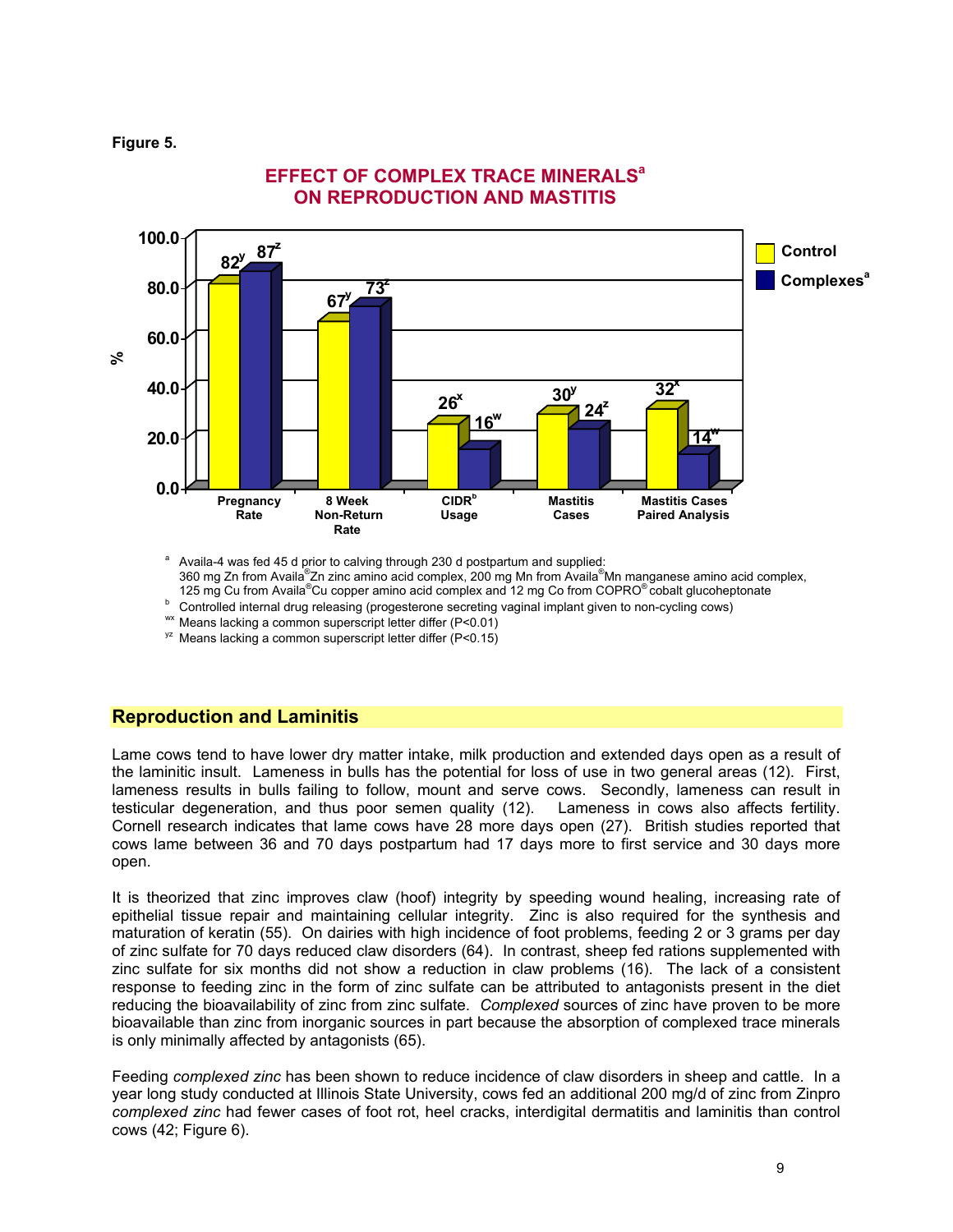



*Complexed zinc* also improved claw quality of crossbred steers grazing native grass (7). Of cattle receiving 216 mg per day of zinc from Zinpro *complexed zinc*, 2.45% had foot rot while 5.38% of cattle not receiving complexed zinc had foot rot (7). The reduction in foot rot may have partially contributed to the higher average daily gain for cattle fed *complexed zinc* (1.27 kg vs. 1.23 kg), (7).

Sheep fed 80 mg per day of *complexed zinc* had a reduction in mean lesion scores per foot (4). Feet were scored for lesions on a scale of 0 to 3, with 0 being no lesions and 3 being under-mining of the wall (4). Sheep fed *complexed zinc* had a 43% improvement in foot lesion scores, while control sheep had no change in foot lesion scores from start to finish of the trial (4).

In addition to zinc, manganese, copper and cobalt play important roles in maintenance of claw integrity (55). Copper plays an important role in keratin maturation and formation of connective tissue. Manganese plays an integral role in maintaining foot and leg condition (41). In addition, increased claw problems are observed in a cobalt deficiency due to decreased protein synthesis.

Research conducted in Central New York indicated that feeding Zinpro *complexed zinc, manganese, copper and cobalt* resulted in fewer claw disorders than feeding no organic trace minerals or only *complexed zinc* (50). Supplementation of the diet with *complexes* reduced the incidence (P<0.05) of double soles, white line separation, sole hemorrhages and ultimately, sole ulceration (50). Supplementation with *complexes* also reduced the incidence (P<0.05) of digital dermatitis (50). Incidence of dorsal wall ridges tended to be reduced (P<0.15) by complexed trace minerals (50). The addition of Zinpro *complexes* to diets of lactating dairy cows improved claw condition compared to feeding no complexed trace minerals or only Zinpro *complexed zinc* (50; Figure 7).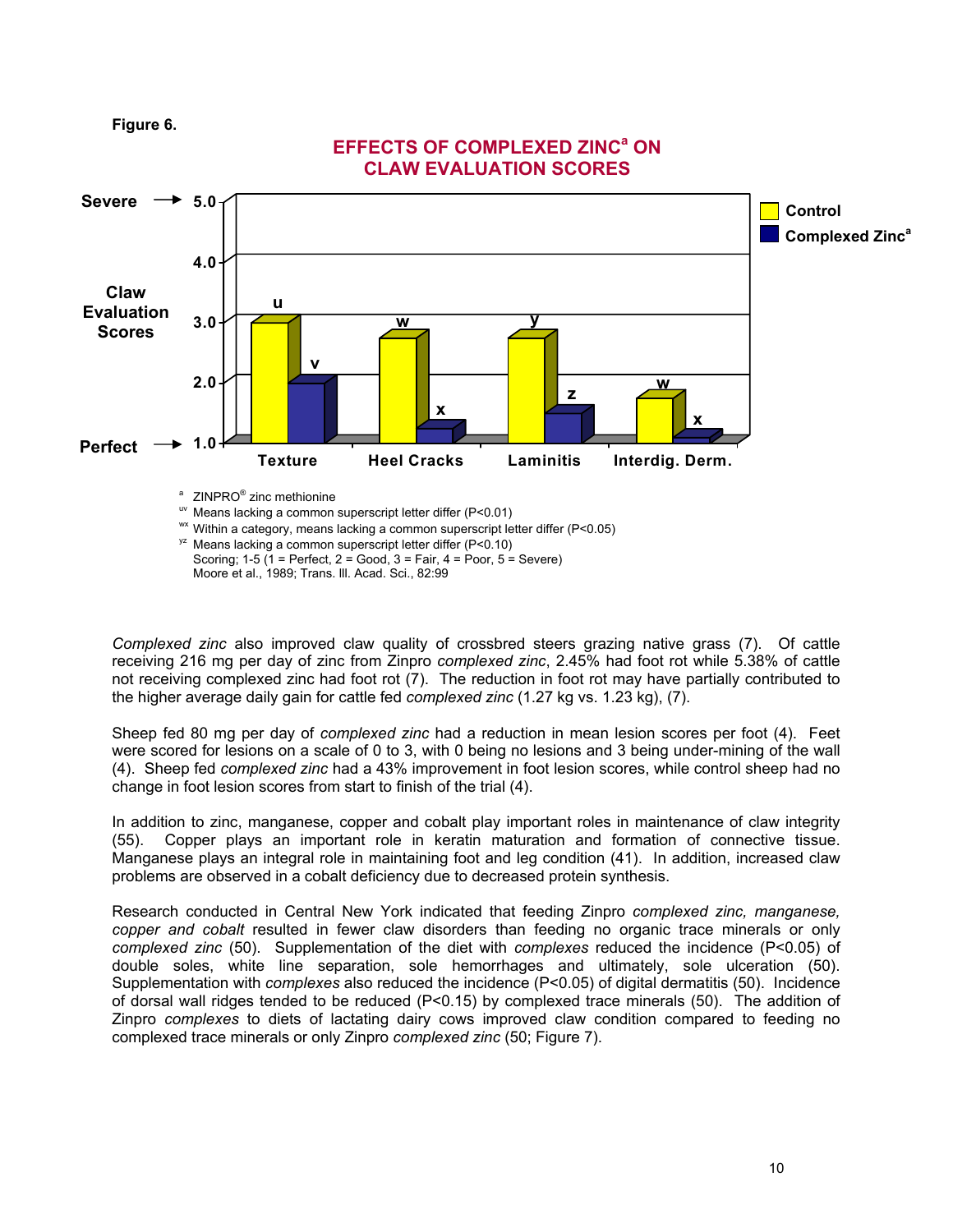**Figure 7.** 



# **EFFECT OF COMPLEXED TRACE MINERALS<sup>a</sup> ON INCIDENCE OF CLAW DISORDERS**

<sup>a</sup> 4-Plex<sup>®</sup>: ZINPRO<sup>®</sup> zinc methionine, MANPRO<sup>®</sup> manganese methionine, CuPLEX<sup>®</sup> copper lysine and COPRO<sup>®</sup> cobalt glucoheptonate

<sup>b</sup> In period 2, cows were fed 14 g/hd/d of 4-Plex to supply 360 mg Zn from ZINPRO zinc methionine, 200 mg Mn from <code>MANPRO®</code> manganese methionine, 125 mg Cu from CuPLEX copper lysine and 25 mg Co from COPRO®</code>

Extra and the common superscript letter differ (P<0.15)<br>
LSMeans lacking a common superscript letter differ (P<0.05)

wx LSMeans lacking a common superscript letter differ (P<0.01)  $\frac{y}{z}$  LSMeans lacking a common superscript letter differ (P<0.001)

Nocek et al., J.Dairy Sci.; 2000, 83:1553

Similarly, Florida researchers found that replacing inorganic zinc, manganese, copper and cobalt with similar amounts of these trace minerals from Zinpro *complexes* resulted in reductions in total claw lesions (2). Feeding Availa-4 tended to reduce the incidence of foot rot and white line disease (2). If cows did exhibit a claw lesion such as white line disease, heel erosion or sole ulcers, Availa-4 supplementation reduced the severity of the lesion. (2; Figure 8 and 9).

An interesting footnote to this study is that source of trace mineral had no effect on trace mineral content of the liver. Levels of zinc, manganese and copper in the liver were above levels considered to be adequate and were similar both statistically and numerically for both Availa-4 and sulfate groups. However, cows fed Availa-4 had not only improved feet but also better reproduction and milk production (2). These results indicate that trace mineral content of liver may only be useful to identify deficiencies, not ability of trace mineral source to impact animal performance.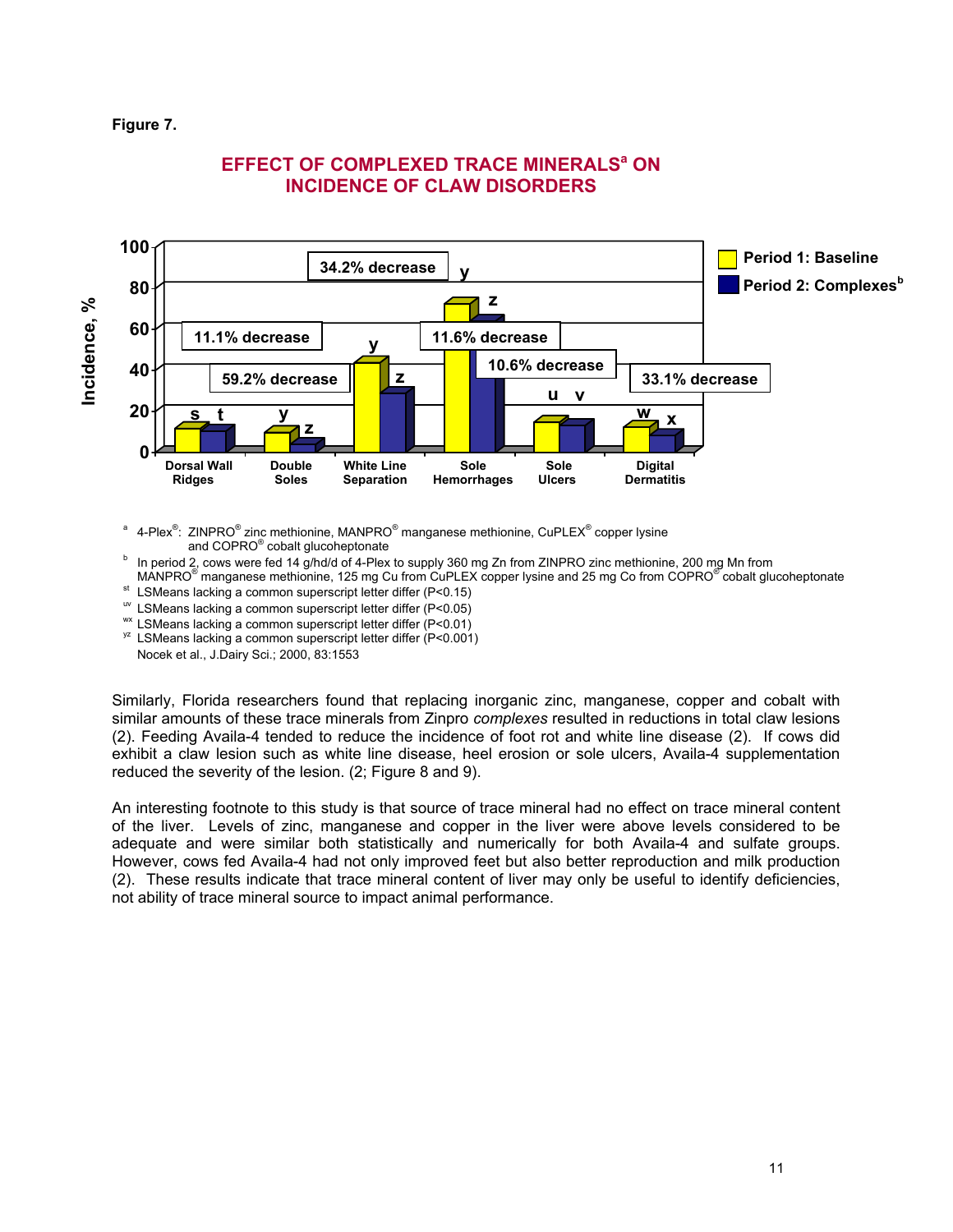



<sup>a</sup> Means were covariately adjusted using data collected prior to treatment administration

- ª Means were covariately adjusted using data collected prior to treatment administration<br><sup>b</sup> Availa®4 supplied daily 360 mg Zn from Availa®Zn zinc amino acid complex, 200 mg Mn from Availa®Mn manganese amino acid complex, 125 mg Cu from Availa®Cu copper amino acid complex and 12 mg Co from COPRO® cobalt glucoheptonate  $y^2$  Means lacking a common superscript letter differ (P<u><</u>0.15)
- Ballantine, 2001



# **EFFECT OF TRACE MINERAL SOURCE ON WHITE LINE DISEASEa**



a Means were covariately adjusted using data collected prior to treatment administration

- ª Means were covariately adjusted using data collected prior to treatment administration<br><sup>b</sup> Availa®4 supplied daily 360 mg Zn from Availa®Zn zinc amino acid complex, 200 mg Mn from Availa®Mn manganese amino acid complex, 125 mg Cu from Availa® Cu copper amino acid complex and 12 mg Co from COPRO®
- colculated for only cows with at least one zone afflicted with the stated disorder; Calculated by multiplying the number of zones afflicted by the average lesion score; Lesions were scored on a scale of 1, no pain to 3, severe pain w Within a category, means lacking a common superscript letter differ ( $P \le 0.15$ )<br><sup>yz</sup> Means lacking a common superscript letter di
- 
- Ballantine, 2001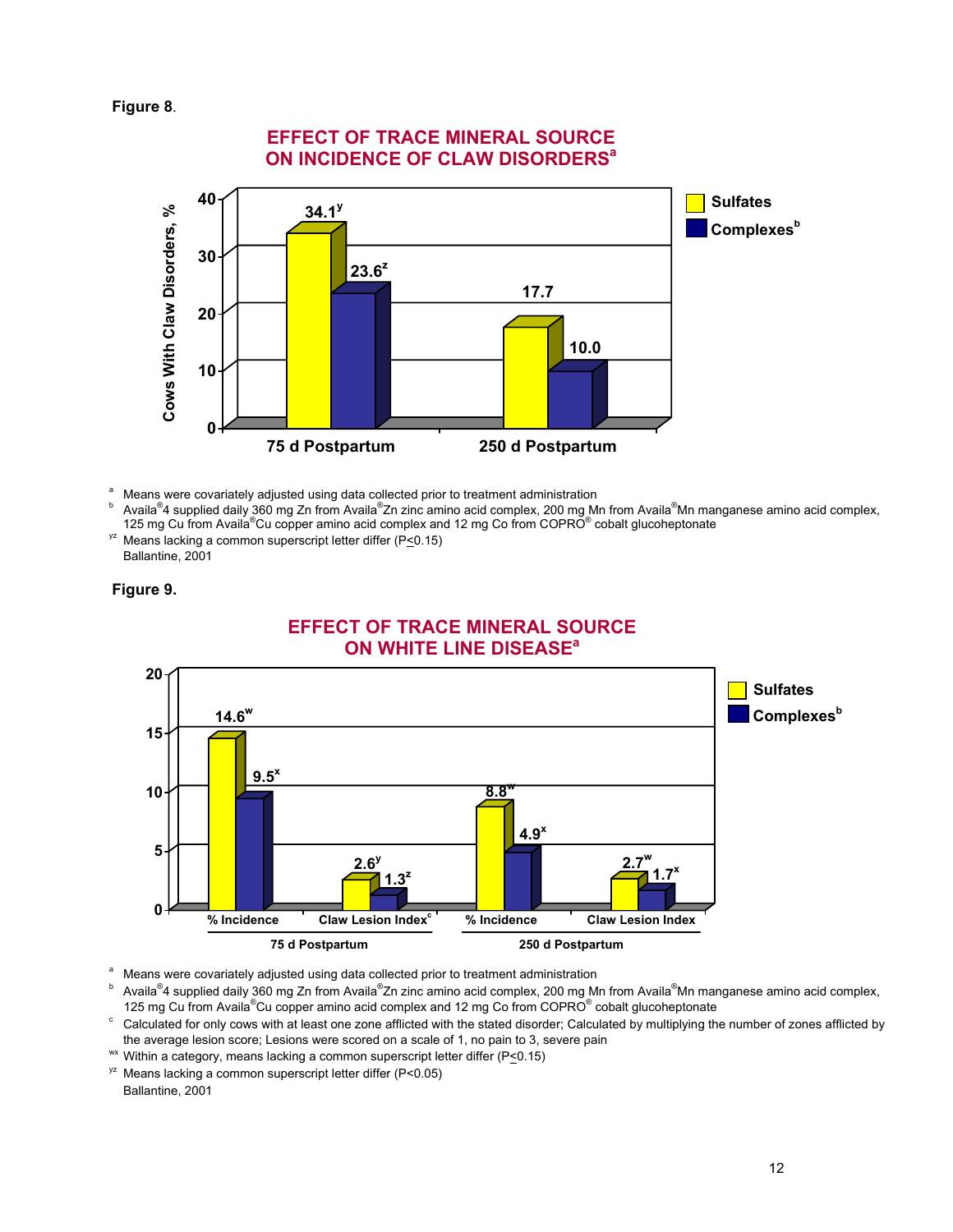## **Interaction of Mastitis and Reproduction Function**

Mastitis has been implicated in decreasing reproductive performance of dairy cows. Moore et al. (43) reported a negative correlation between clinical mastitis and reproduction due to altered interestrus intervals and decreased luteal phase length in cows with clinical mastitis caused by Gram-negative pathogens. Cullor (18) suggested that endotoxin might induce luteolysis and influence conception and early embryonic survival by release of inflammatory mediators. Moore and O'Connor (44) hypothesized that Gram-negative mastitis pathogens may stimulate production of prostaglandin  $F_{2\alpha}$  which subsequently would cause luteal regression. Barker (3) reported clinical mastitis in the first 150 days in milk has a highly negative effect on services per conception, days to conception, breeding period, and days to first service. University of Florida researchers reported a 2.7 time higher risk of abortion in cows with clinical mastitis in the first 45 days of lactation (54).

There are several plausible means by which increasing zinc status improves udder health. Zinc is important in maintenance of health and integrity of epithelial tissue, such as skin (teats) and mammary tissue, due to its role in cell division and protein synthesis (13). An additional mode of action for zinc reducing SCC is related to zinc's role in keratin formation. Zinc is required for the incorporation of cysteine into keratin (45). The keratin lining of the teat canal entraps bacteria and prevents their upward movement into the mammary gland (16, 47, 48). Approximately 40% of the keratin lining in teat canals of Holstein dairy cattle is removed during the milking process, thus requiring continuous regeneration. Capuco et al. (11) estimated that approximately 1.3 mg of keratin must be regenerated during the intermilking period.

Zinc deficiencies have been shown to reduce cellular and humoral immune responses (13). Reduced immune function, resulting from a zinc deficiency, is attributed to decreased cell mediated immune response and natural killer cell activity, atrophy of the spleen and thymus, and decreased T-dependent and independent antibody-mediated responses (67).

Results from a study conducted at the University of Missouri lends credence to the theory that reduced SCC is due to increased keratin synthesis and improved immune function (31). The researchers (31) initially collected more keratin from teat canals of cows fed a combination of Zinpro *complexed zinc* and zinc oxide than cows fed an equivalent amount of zinc in the form of zinc oxide (Figure 10 and Table 4). However, due to the time required to regenerate keratin, there was no difference in amount of keratin collected from cows at subsequent collection time points (31). When cows in this same study were challenged with *E. coli*, cows fed *complexed zinc* recovered more quickly from the bout with *E. coli* mastitis than cows fed zinc oxide, as evidenced in numerically higher milk production and dry matter intake for cows fed *complexed zinc* (31; Table 4). Prior to the bacterial infection, cows fed *complexed zinc* produced a similar level of milk as cows fed zinc oxide, but tended to produce milk with a lower SCC (31; Table 4).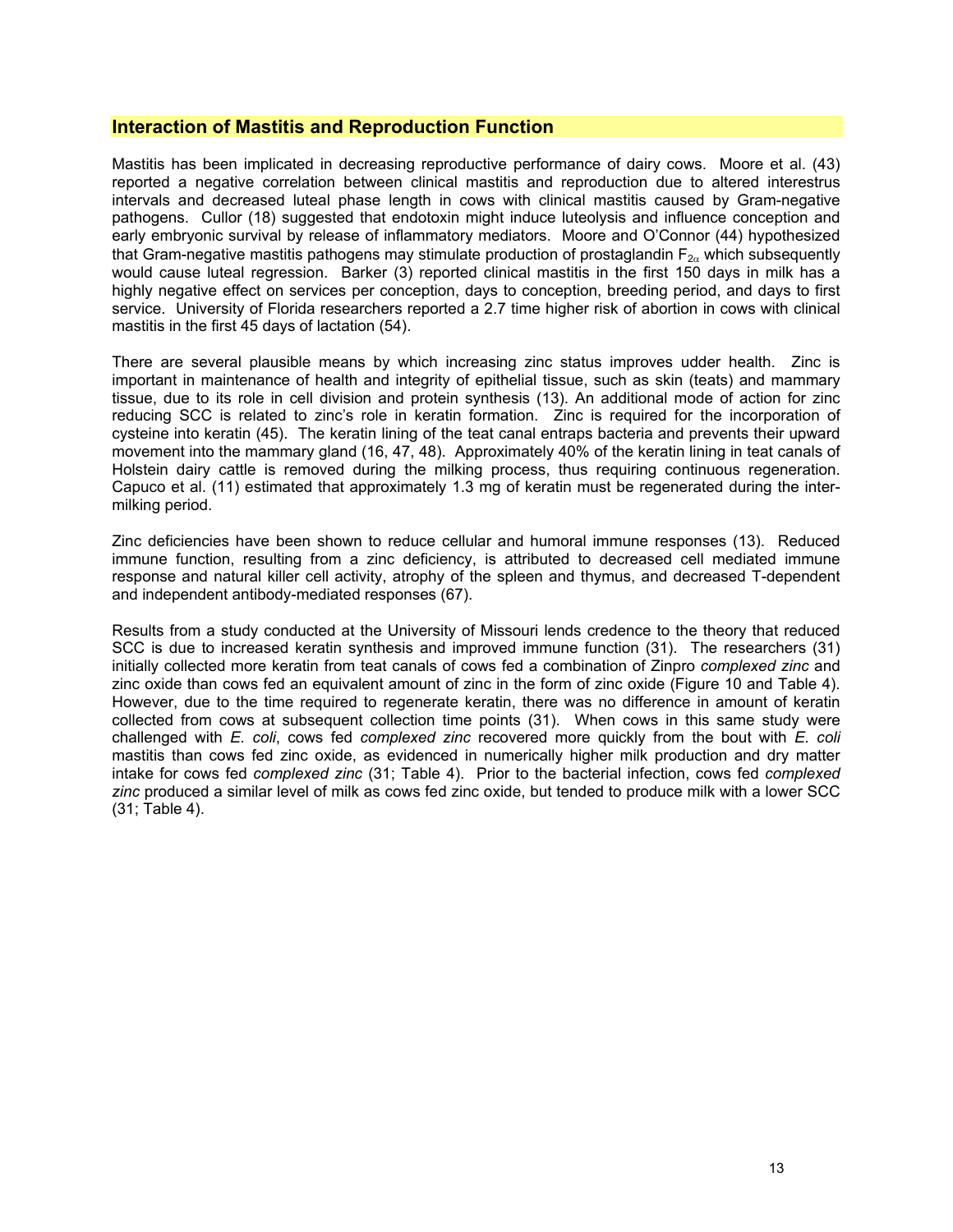#### **Figure 10.**



# **EFFECT OF ZINC SOURCE ON TEAT KERATIN<sup>a</sup> PRODUCTION**

- <sup>a</sup> Keratin collected from front quarter at time zero, no difference at other timepoints<br><sup>b</sup> No added zinc, 30 ppm zinc
- $b$  No added zinc, 30 ppm zinc
- 800 mg of added zinc from zinc oxide
- <sup>d</sup> 400 mg of added zinc from ZINPRO<sup>®</sup> zinc methionine, 400 mg from zinc oxide <br><sup>yz</sup> Bars with uncommon superscripts differ (P<0.10)
	- Jones and Spain, 1996

#### **Table 4. Effect of Zinc Source on Milk Production and DMI Before and After** *E. coli* **Challenge and Keratin Production In the Teat Canal (31)<sup>a</sup>**

| <b>Item</b>                        | <b>No Zinc</b><br><b>Added</b> <sup>ª</sup> | Zinc Oxide <sup>b</sup> | <b>Complexed</b><br><b>Zinc<sup>c</sup></b> |
|------------------------------------|---------------------------------------------|-------------------------|---------------------------------------------|
| Before E. coli challenge           |                                             |                         |                                             |
| DMI, kg/d                          | 17.5                                        | 18.6                    | 18.6                                        |
| Milk, kg/d                         | 26.7                                        | 27.1                    | 27.2                                        |
| SCC day 80, 1000s/mL               | 228                                         | 131                     | 46                                          |
| <b>Amount of keratin collected</b> |                                             |                         |                                             |
| Keratin, front quarter, mg         | $7.5^y$                                     | $7.2^y$                 | $8.2^z$                                     |
| Keratin, rear quarter, mg          | 8.1                                         | 6.9                     | 7.5                                         |
| After E. coli challenge            |                                             |                         |                                             |
| DMI, kg/d                          | 13.3                                        | 14.3                    | 15.1                                        |
| Milk, kg/d                         | 17.0                                        | 14.9                    | 17.3                                        |

a Basal diet contained 30.4 ppm Zn

- b Supplied 800 mg Zn/hd/d of added zinc from zinc oxide
- c Supplied 400 mg Zn/hd/d of added zinc from ZINPRO<sup>®</sup> zinc methionine, 400 mg Zn/hd/d from zinc oxide details and details and details are detailed to the details and details are detailed to the details and details are deta
- $\sigma$  Data presented from keratin collection at time zero; No difference in amount collected from other time points  $\gamma$  Means lacking a common superscript letter differ (P<0.10)
-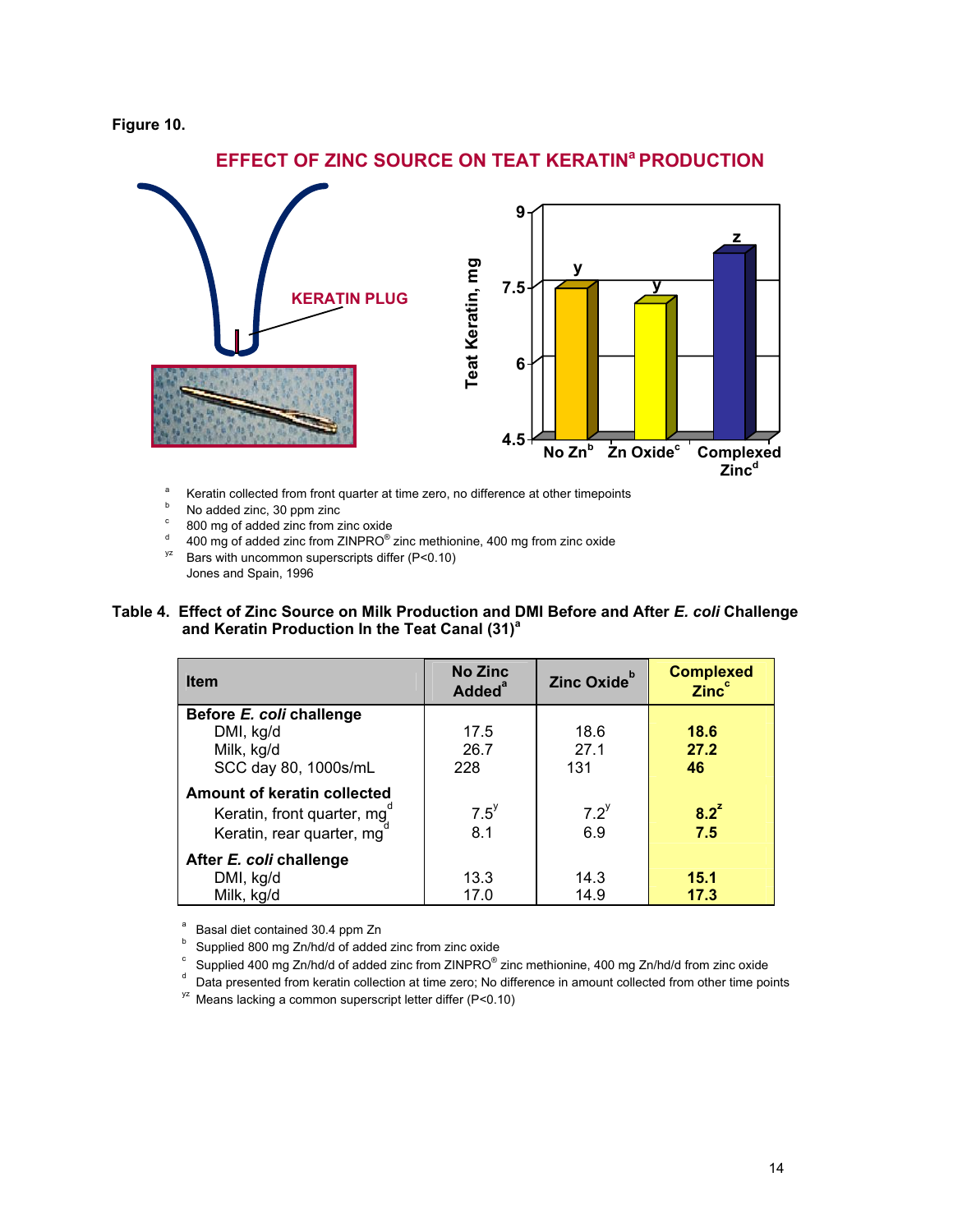# **Complexed Trace Minerals and SCC Reduction**

Increasing the zinc status of lactating dairy cattle by feeding Zinpro *complexed zinc* has been shown to reduce somatic cell counts (SCC). In a summary of 12 trials, cows receiving *complexed zinc* produced milk with a 33% reduction in SCC (an average of 98,000 less SCC), (1, 23, 31, 34, 42, 56, 58, 60; Figure 11).

**SUMMARY OF TRIALS EVALUATING COMPLEXED ZINCa** 

#### **Figure 11.**



#### **REDUCTION IN SOMATIC CELL COUNT**

<sup>a</sup> ZINPRO<sup>®</sup> zinc methionine<br><sup>z</sup> Treatment offect (B<0.001  $\frac{2}{10}$  Treatment effect (P<0.001)

Copper plays an important role in immune function. In mice, a copper deficiency has been shown to impair both humoral and cell-mediated immunity (51). Research has shown that increasing copper status by feeding *complexed copper* improves udder health. In a study conducted at Texas A&M, copper depleted beef cows fed 40 and 80 ppm of copper from *complexed copper* had lower SCC levels in colostrum than copper depleted beef cows fed 0 and 20 ppm of *complexed copper* (565,000 and 379,000 vs. 1,746,000 and 1,628,000, respectively; (5). It should be noted that routinely supplementing 40 and 80 ppm of copper is not recommended. However this study does illustrate that if cows do not have adequate copper status at calving, they are more prone to mastitis.

Manganese also plays an important role in immune response as it removes superoxide radicals from the body (33). Superoxide radicals disrupt cellular membranes and cause cellular damage.

In a study recently completed on the South Island of New Zealand (26), cows fed a combination of *complexed zinc, manganese, copper and cobalt* had fewer mastitis cases and produced milk with a numerically lower raw SCC (Table 5).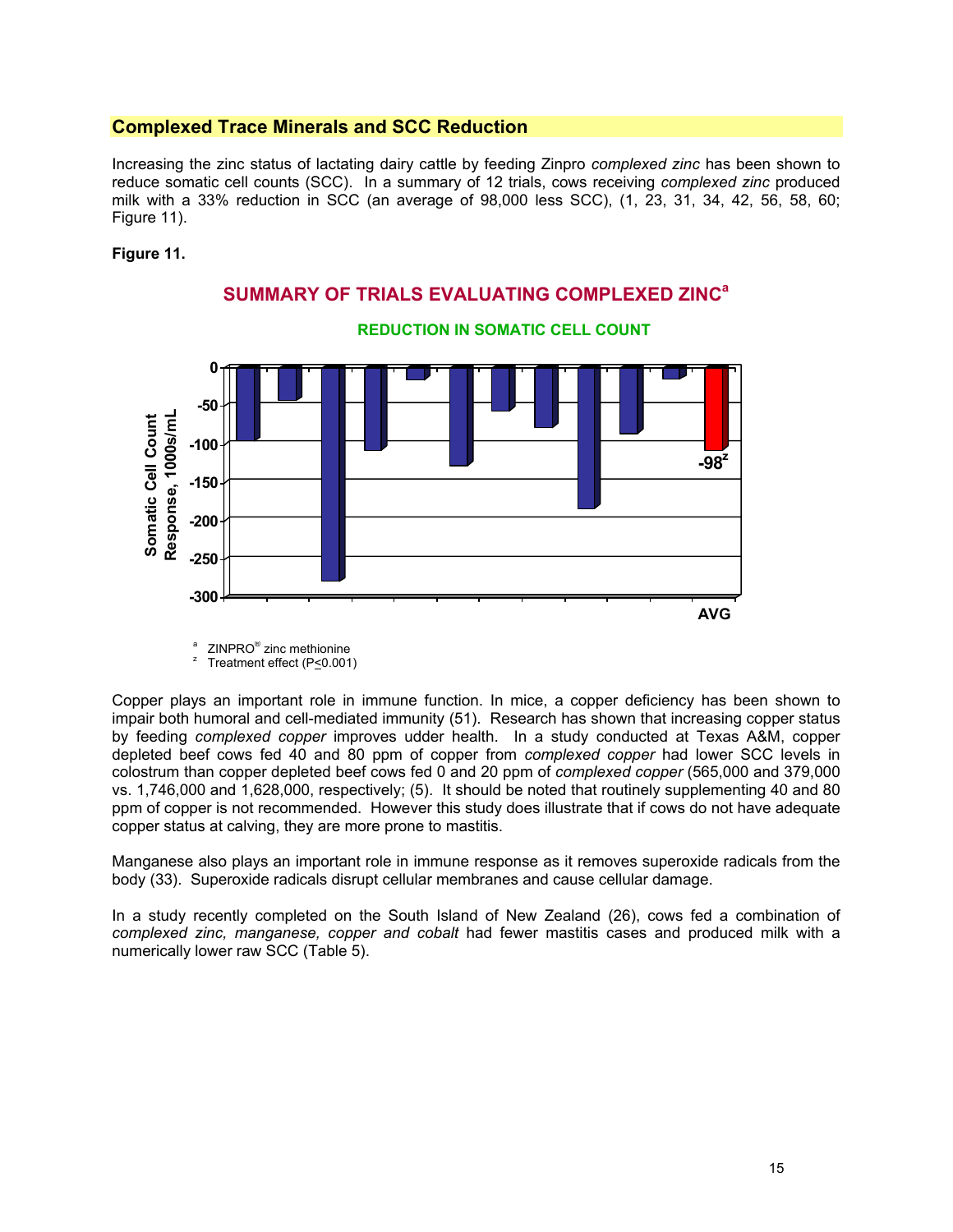| <b>Measurement</b>                             | <b>Control</b> | <b>Complexes<sup>a</sup></b> | $P =$ |
|------------------------------------------------|----------------|------------------------------|-------|
| Milk production, kg/d                          | 16.6           | 17.5                         | 0.04  |
| Energy-corrected milk, kg/d <sup>b</sup>       | 19.1           | 20.2                         | 0.01  |
| Fat-corrected milk, kg/d <sup>c</sup>          | 19.0           | 20.2                         | 0.02  |
| Fat yield, kg/d                                | 0.73           | 0.78                         | 0.02  |
| Protein yield, kg/d                            | 0.58           | 0.62                         | 0.01  |
| Solids, kg/d                                   | 1.31           | 1.39                         | 0.01  |
| Fat, %                                         | 4.44           | 4.49                         | 0.11  |
| Protein, %                                     | 3.51           | 3.55                         | 0.37  |
| Solids, %                                      | 7.94           | 8.03                         | 0.50  |
| Mastitis cases, %                              | 29.9           | 23.8                         | 0.08  |
| Mastitis cases-paired analysis, % <sup>d</sup> | 32.1           | 13.6                         | 0.01  |
| Somatic cell count, 1000s/mL                   | 126            | 110                          | 0.22  |

# Table 5. Effect of Zinpro Complexes<sup>a</sup> on Milk Production, Milk Composition and SCC (26).

a Availa-4 was fed 45 d prior to calving through 230 d postpartum and supplied: 360 mg Zn from Availa<sup>®</sup>Zn zinc amino acid complex, 200 mg Mn from Availa<sup>®</sup>Mn manganese amino acid complex, 125 mg Cu from Availa<sup>®</sup>Cu copper amino acid complex and 12 mg Co from COPRO<sup>®</sup> cobalt glucoheptonate

 $b$  Energy-corrected milk, 3.5% fat and 3.2% protein

c Fat-corrected milk, 3.5% fat

<sup>d</sup> Data analysis only included the 162 cows assigned to treatment based upon age, calving date and previous production history

## **Complexed Trace Minerals and Milk Production**

Numerous trials have evaluated the milk yield response to feeding either Zinpro *complexed zinc* or a combination of Zinpro *complexes* (2, 6, 10, 21, 26, 35, 36, 37, 49, 62, 63; Figure 12). The results of these studies indicate that feeding Zinpro *complexes* will result in an increase of total milk yield and total milk component yield (fat and protein). The milk response alone observed in these studies would indicate that producers would obtain a 4:1 return on their investment in supplementing Zinpro *complexes* such as Availa-4, without factoring any of the substantial benefits on reproduction, udder health and claw integrity.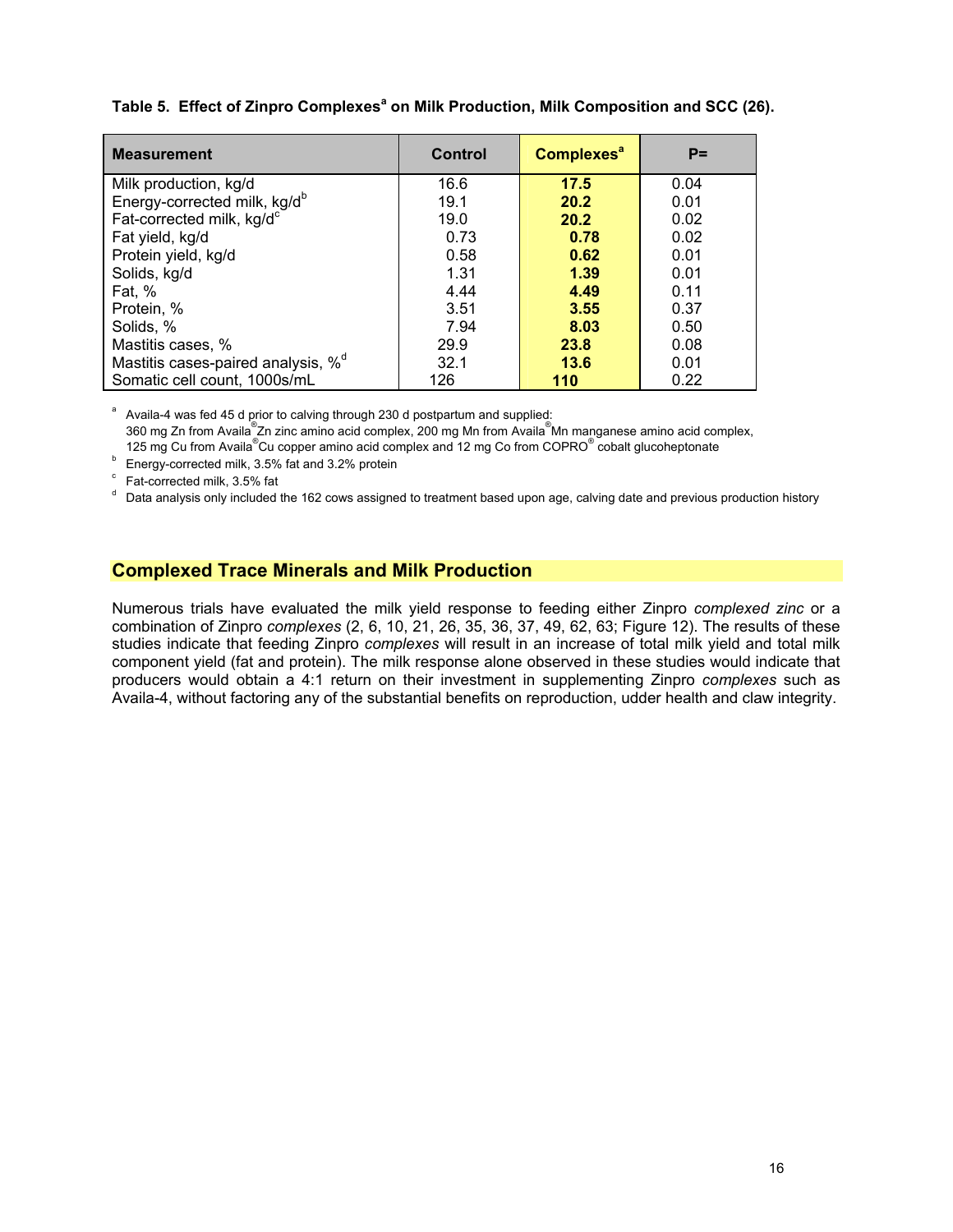**Figure 12.** 



- a Availa®4: Availa®Zn zinc amino acid complex, Availa®Mn manganese amino acid complex, Availa<sup>®</sup>Cu copper amino acid complex and COPRO<sup>®</sup> cobalt glucoheptonate<br><sup>b</sup> 4 Dlaw ZINDRO<sup>®</sup> gine methionine MANDRO<sup>®</sup> pregasesses methionine CuPLEX<sup>®</sup> serr
- 4-Plex: ZINPRO<sup>®</sup> zinc methionine, MANPRO<sup>®</sup> manganese methionine, CuPLEX<sup>®</sup> copper lysine and COPRO cobalt glucoheptonate
- Energy-corrected milk, 3.5% fat and 3.2% protein
- d Diet that contained Zinpro complexes supplied an additional 360 mg Zn/hd/d, 200 mg Mn/hd/d, 125 mg Cu/hd/d and<br>12 or 25 mg Co/hd/d 12 or 25 mg Co/hd/d
- <sup>e</sup> Diets contained similar concentrations of Zn, Mn, Cu and Co f<br>f. Diets cunnlied 360 mg Zn/hd/d from ZINDDO zine methioning
- Diets supplied 360 mg Zn/hd/d from ZINPRO zinc methionine
- <sup>9</sup> Diets supplied equivalent amounts of Zn, Mn and Cu, but the 4-Plex diet supplied an additional 13 mg Co/hd/d<br><sup>2</sup> Treatment offect (D<0,0001)
- <sup>2</sup> Treatment effect (P< $0.0001$ )

# **Developing Trace Mineral Status**

Trace mineral deficiencies can have a dramatic impact on animal performance. In order to gain a better understanding of trace mineral status, body tissues (i.e. blood, liver, etc.) may be sampled. However, trace mineral content of some tissues may not be reflective of trace mineral status of the animal and may result in erroneous conclusions.

While blood is a suitable tissue to sample to assess iodine, iron (saturation of iron binding proteins) and selenium (glutathionine peroxidase activity) status in cattle, it may not be an appropriate tissue to sample to assess status of other trace minerals (52; Table 6).

Liver is a better indicator of manganese and selenium status than blood (Table 6). Liver vitamin  $B_{12}$  or a combination of serum vitamin  $B_{12}$  and serum methylmalonic acid concentrations can be used to assess cobalt adequacy of the diet (52). Zinc concentration in liver is a better indicator of zinc status than serum or plasma zinc concentration, although zinc levels in liver are affected by bacterial infections, stress and life cycle stage (52).

Liver copper levels are a better indicator of copper status of the animal than serum copper levels. Serum copper levels are a poor indicator of copper status of the animal, as serum copper levels do not change significantly until liver copper stores are virtually depleted (52). Furthermore, copper present in serum may not be available to the animal. In situations where animals are consuming diets high in molybdenum and sulfur, one of the species of thiomolybdates that forms, MoOS $_3^2$ , trithiomolybdate (TM<sub>3</sub>), can be absorbed by the animal. The absorbed  $TM_3$  binds to copper present in the serum, rendering it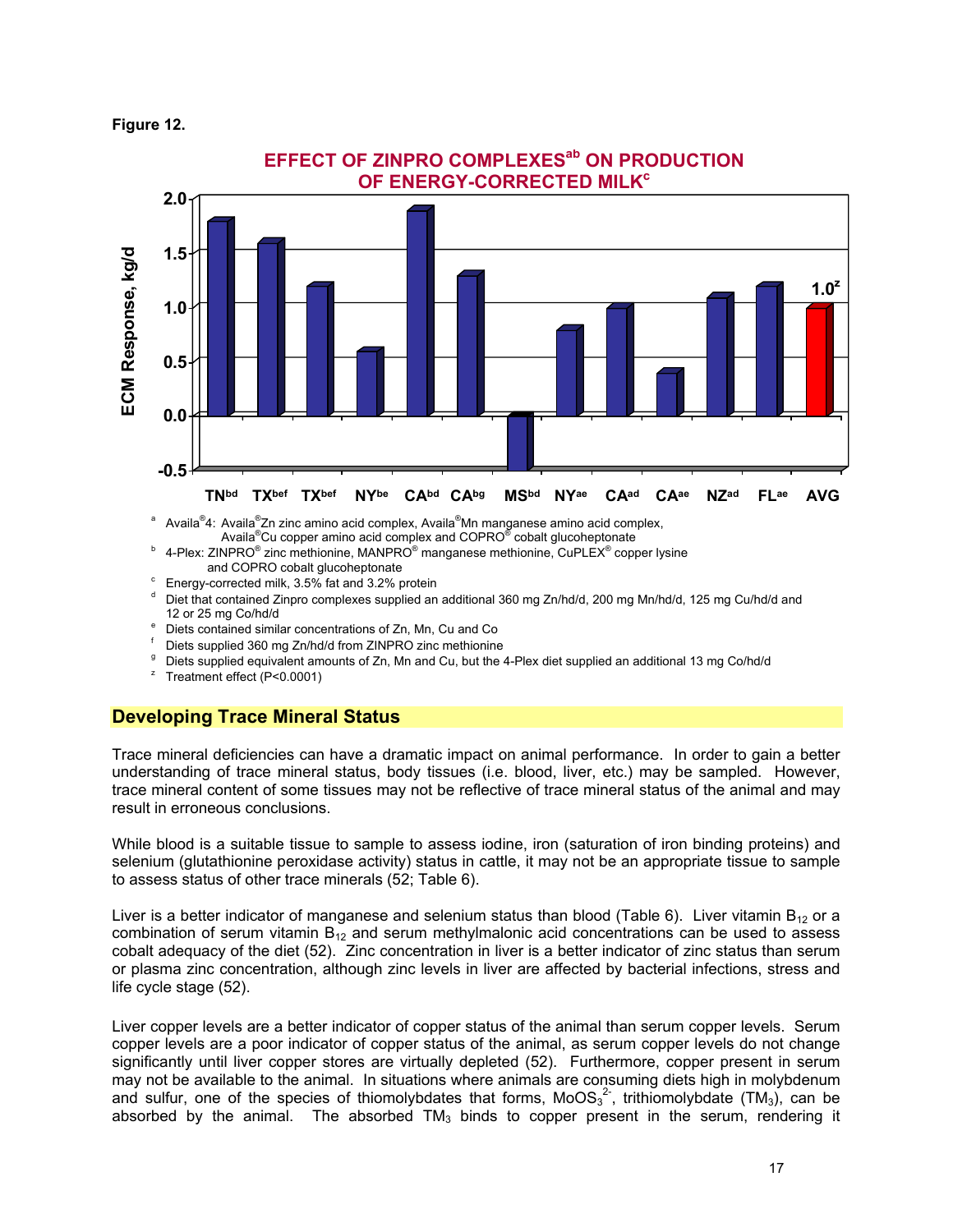unavailable to the animal. In addition to sampling liver to assess copper stores of the animals, sampling blood to determine ceruloplasmin levels may be prudent to determine copper availability.

#### **Table 6**. **RELATIVE VALUE OF LIVER AND BLOOD IN ASSESSING TRACE MINERAL STATUS**

| Mineral   |                                         | Liver                                                                     |                               |  |
|-----------|-----------------------------------------|---------------------------------------------------------------------------|-------------------------------|--|
|           | Level                                   | Enzyme/Function/Other                                                     |                               |  |
| lodine    | Interpret with caution                  |                                                                           | Not Acceptable                |  |
| Iron      | Interpret with caution                  | Erythrocytes, Iron Binding Capacity                                       | Not Acceptable                |  |
| Selenium  | Interpret with caution                  | GSH-PX (Glutathione peroxidase)                                           | Better than Blood             |  |
| Chromium  | ?                                       | Glucose Clearance, Insulin Sensitivity                                    | ?                             |  |
| Zinc      | Interpret with caution                  | AP (Alkaline phosphatase), Metallothionein<br>SOD (Superoxide dismutase), | Better than Blood             |  |
| Copper    | Not Acceptable, unless<br>extremely low | Ceruloplasmin, SOD, Metallothionein                                       | Acceptable                    |  |
| Manganese | Not Acceptable                          |                                                                           | Acceptable                    |  |
| Cobalt    | Not Acceptable                          | Vitamin $B_{12}$ , Methylmalonic acid                                     | Vitamin B <sub>12</sub> Level |  |

# **Concluding Remarks**

The function of trace minerals in reproduction and in overall animal performance is of considerable economic concern. While gross or major deficiencies may not be seen, lesser problems still may be serious in nature. Meeting the true trace mineral needs of the dairy cow requires knowledge of the animal's requirements. Additionally those factors that affect the availability of the needed minerals must also be considered. Adequate long-term trace mineral supplementation is required to maintain normal cellular activity, reproductive function, growth and development, and mammary and claw health. Improving overall trace mineral status by feeding highly bioavailable trace minerals, such as complexed trace minerals, is one way livestock producers can ensure that their cattle have adequate trace mineral status to help maximize health, fertility and productivity.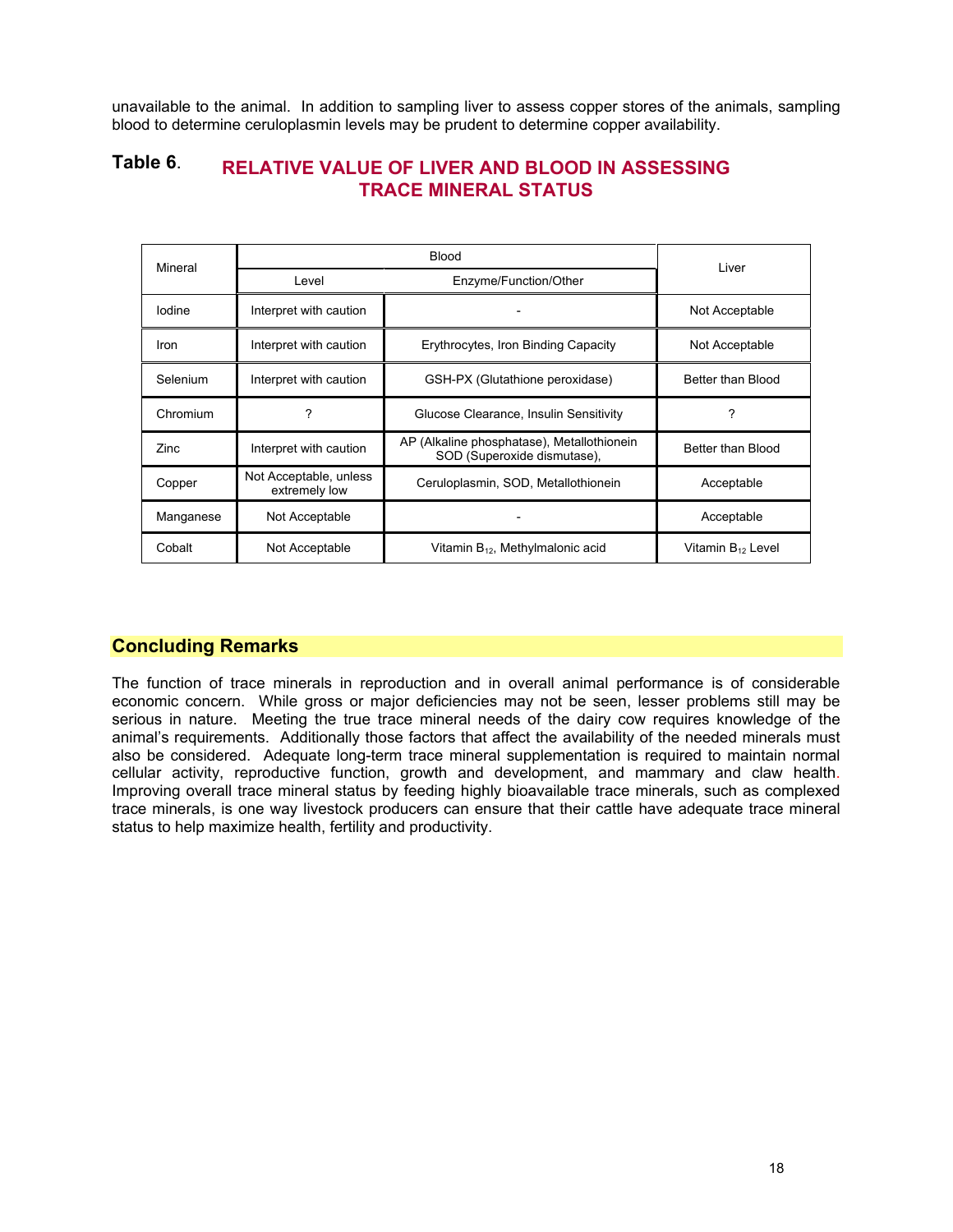#### **References**

- 1. Andersson, R., and L. Leon. 2000. Zinpro Corporation Technical Bulletin, TB-D-4021
- 2. Ballantine, H. T. 2001 Zinpro Final Report.
- 3. Barker, A. R., F. N. Schrick, M. J. Lewis, H.H. Dowlen, and S. P. Oliver 1998. J. Dairy Sci. 81:1285-1290
- 4. Berg, J. N. 1984. Zinpro Technical Bulletin TB O-8549
- 5. Branum, J. C., G. E. Carstens, E. H. McPhail, K. W. McBride and A. B. Johnson. 1998. J. Anim. Sci. 76(Suppl.1):43
- 6. Bravo, J. L. 1997. Organic trace minerals in dairy cows. MS Thesis, Instituto Tecnologico Y De Estudios Superiores De Monterrey.
- 7. Brazel, F. K. 1993. J. Dairy Sci. 76(Suppl. 2):36
- 8. Brown, M.A., and E. R. Casillas. 1986. Arch. Biochem. Biophys. 244:719-726
- 9. Campbell, M. H. and J. K. Miller. 1998. J. Dairy Sci. 81:2693
- 10. Campbell, M. H., J. K. Miller and F. N. Schrick. 1999. J. Dairy Sci. 82:1019.
- 11. Capuco, A. V., S. A. Bright, J. W. Pankey, D. L. Wood, R. H. Miller, and J. Bitman. J. Dairy Sci. 75:2126.
- 12. Carson, R. L. 2000. Proc. North Amer. Vet. Conf. pp. 3,4
- 13. Cook-Mills, J. M. and P. J. Fraker. 1993. Nutrition Modulation of the Immune Responses. Susanna Cunningham-Rundles, ed.
- 14. Cousins, R. J., and J. M. Hempe. 1990. Zinc. pp. 251-260 Present Knowledge in Nutrition. M. L. Brown, ed. International Life Sciences Institute Nutrition Foundation, Washington, D.C.
- 15. Cromwell, G.L. 1997. Handbook of Copper Compounds and Applications. pp. 177-202
- 16. Cross, R. F. and C. F. Parker. 1981. J. Anim. Vet. Med. Assoc. 178:704
- 17. Corrah, L. 1996. Anim. Feed Sci. Tech. 59:61-70
- 18. Cullor, J. S. 1990. Proc. Natl. Mastitis Counc., Inc. and Am. Assoc. Bovine Pract. pp. 176-180
- 19. Dallman, P. R. 1990. Iron. pp. 251-260 in Present Knowledge in Nutrition. M. L. Brown , ed. International Life
- 20. Duffy, J.H., J.B. Bingley, and L.Y. Cove. 1977. Aust. Vet. J. 53:519-522
- 21. Ecthebarne, M. 2000. Zinpro Technical Bulletin, TB-D-4018
- 22. Fetrow, J. and T. Blanchard. 1987. Economic impact of the use of prostaglandin to induce estrus in dairy cows. J. Am. Vet. Med. Assoc. 190:163-169
- 23. Galton, D. 1989. Zinpro Technical Bulletin, TB-8911.
- 24. Graham, T.W., M.C. Thurmond, F.C. Mohr, C.A. Holmberg and C.L. Keen. 1992. FASEB 6:A16810
- 25. Green, L. W., A. B. Johnson, J. Paterson and R. Ansotegui. 1998. Feedstuffs Vol. 70, No. 34
- 26. Griffith, L. 2000. Zinpro Technical Bulletin, TB-D-4019.
- 27. Guard, C. 1997. Proc. North American Vet. Conf
- 28. Hetzel, B. S. 1990. pp. 308-313 in Present Knowledge in Nutrition. M. L. Brown, ed. International Life Sciences Institute Nutrition Foundation, Washington, D.C.
- 29. Hidiroglou, M. 1979. J. Dairy Sci. 62:1195-1206
- 30. Hunt, S. M. and J. L. Groff. 1990. Advanced Nutrition and Human Metabolism. West Publishing Co. St. Paul, MN
- 31. Jones, C. A. 1995. Effect of zinc source on zinc retention and animal health. M.S. Thesis. University of Missouri-Columbia
- 32. Kappel, L. C., R. H. Ingraham and E. B. Morgan. 1984. Am. J. Vet. Res. 45:346-350
- 33. Keen, C. L. and S. Zidenberg-Cherr. 1990. Manganese. pp. 279-286 in Present Knowledge in Nutrition. M. L. Brown ed. International Life Sciences Institute Nutrition Foundation, Washington, D.C.
- 34. Kellogg, D. W. 1990. Feedstuffs. 62:35
- 35. Kellogg, D. W. 1994. Zinpro Technical Bulletin. TB D-9465
- 36. Kellogg, D. W. 1996. Zinpro Technical Bulletin. TB-D-4003
- 37. Kellogg, D. W. 1996. Zinpro Technical Bulletin. TB-D-4001
- 38. Mandebvu, P., K. C. Uchida, C. J. Sniffen, C. S. Ballard and M. P. Carter. 2000. J. Dairy Sci. 83(suppl. 1):303 abstr.
- 39. Mass, J. 1987. Vet Clin. N. Amer. Food Anim. Pract. 3:633-646
- 40. Miller, J. K., and K. Tillapaugh. 1967. Cornell Feed Serv. 62:11